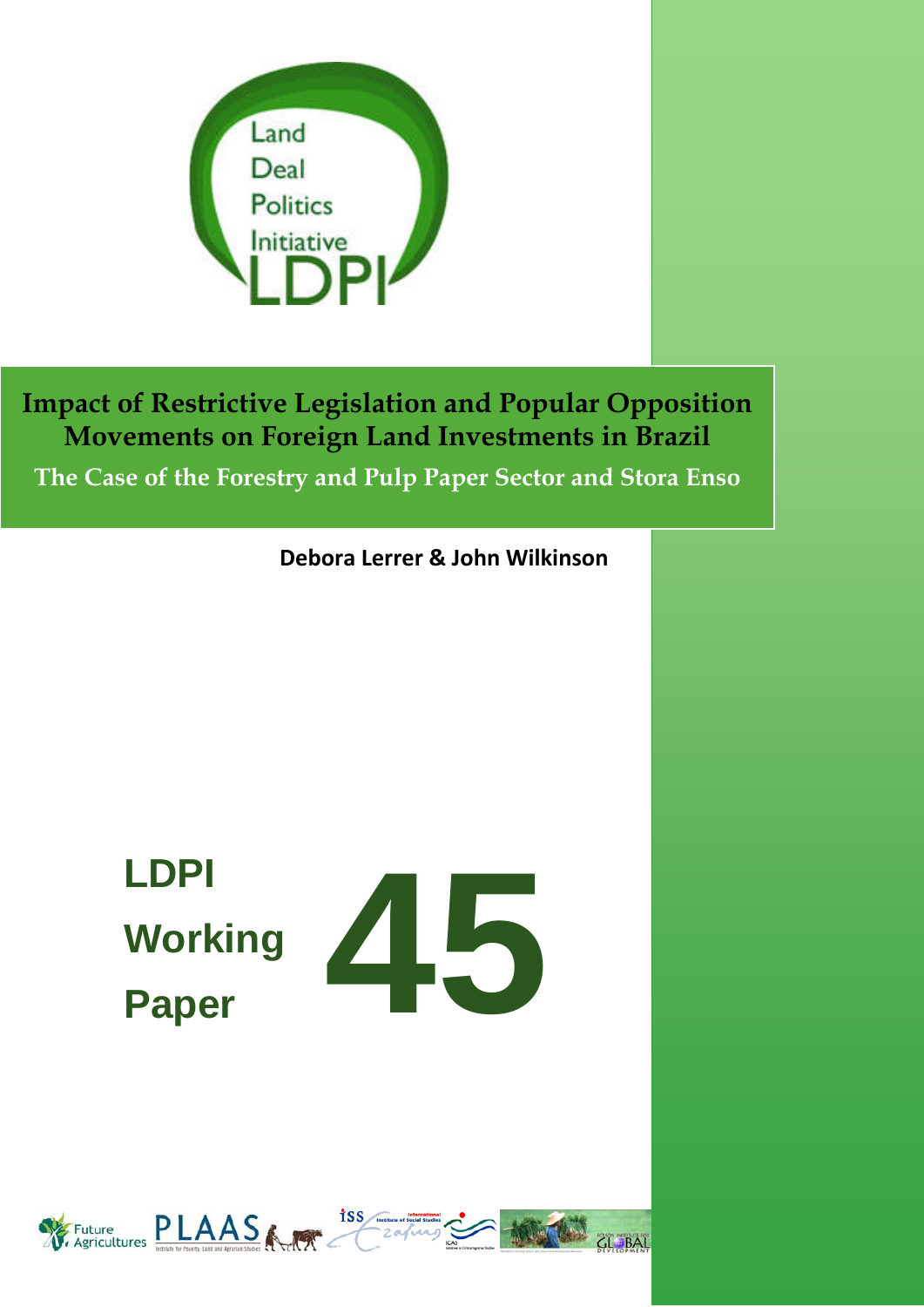## **Impact of Restrictive Legislation and Popular Opposition Movements on Foreign Land Investments in Brazil: The Case of the Forestry and Pulp Paper Sector and Stora Enso**

*by* Debora Lerrer and John Wilkinson

*Published by:* **The Land Deal Politics Initiative** www.iss.nl/ldpi landpolitics@gmail.com *in collaboration with:*  **Institute for Development Studies (IDS)** University of Sussex Library Road Brighton, BN1 9RE United Kingdom *Tel: +44 1273 606261 Fax: +44 1273 621202 E-mail: ids@ids.ac.uk Website: www.ids.ac.uk* **Initiatives in Critical Agrarian Studies (ICAS) International Institute of Social Studies (ISS)** P.O. Box 29776 2502 LT The Hague The Netherlands *Tel: +31 70 426 0664 Fax: +31 70 426 0799 E-mail: iss.icas@gmail.com Website: www.iss.nl/icas* **The Institute for Poverty, Land and Agrarian Studies (PLAAS)** School of Government, Faculty of Economic and Management Sciences University of the Western Cape, Private Bag X17 Bellville 7535, Cape Town South Africa<br>Tel:  $+27,21,959,3733$ *Tel: +27 21 959 3733 Fax: +27 21 959 3732 E-mail: info@plaas.org.za Website: www.plaas.org.za* **The Polson Institute for Global Development** Department of Development Sociology Cornell University 133 Warren Hall Ithaca NY 14853 United States of America

©August 2013 *All rights reserved. No part of this publication may be reproduced or transmitted in any form or by any means without prior permission from the publisher and the author.*

*Tel: +1 607 255-3163 Fax: +1 607 254-2896 E-mail: ta12@cornell.edu Website: polson.cals.cornell.edu*

*Published with support from the UK Department for International Development (DfID), Atlantic Philanthropies, Inter-Church Organization for Development Cooperation (ICCO), Ford Foundation and Miserior.*

*Land Deal Politics Initiative*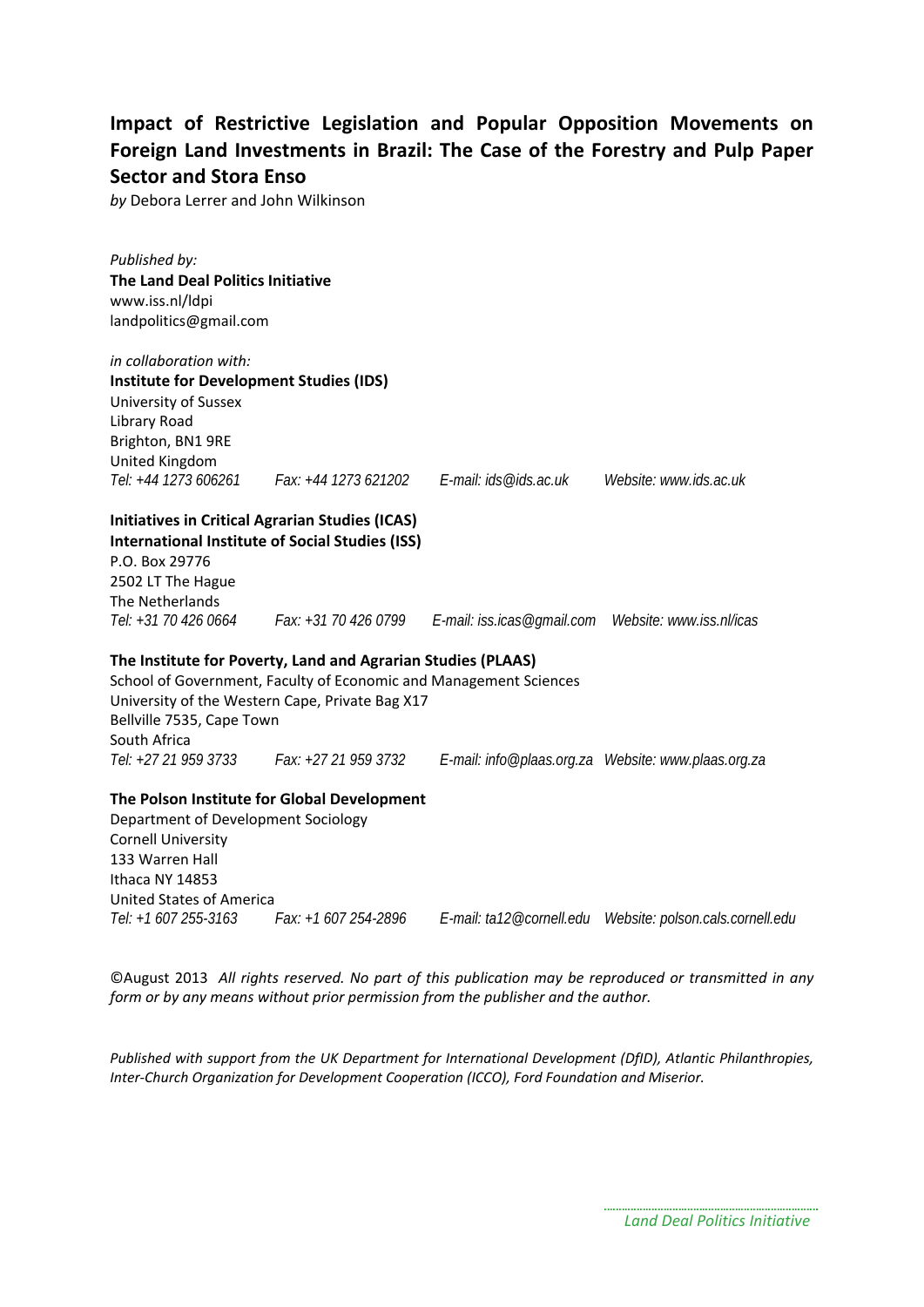## Abstract

The Southern Cone countries have become the leading focus of global investments in the forestry and pulp paper markets. In this paper, we analyze the impacts of these investments on local communities and the opposition movements that these have provoked, through a focus on a leading foreign firm in this sector – Stora Enso. This firm is active in both of the major investment regions in Brazil – the State of Bahia and Rio Grande do Sul – and is an ideal case for studying these opposition movements. These opposition movements include a wide range of actors from social movements, NGOs, and local populations to different actors in the public sector and have been a decisive factor in frustrating investment plans in the sector. We also analyze the way in which pulp and paper investments have been affected by, and are responding to, Brazil´s restrictive legislation on foreign land investments, and here again Stora Enso is an ideal case. Through an examination of both these aspects, we show how combinations of public regulation and social movements can prove effective against leading transnationals, while at the same time capturing the ways in which such transnationals are permanently respositioning their strategies to adapt to and accommodate both regulatory restrictions and social movement opposition.

## About the Author

**Debora Lerrer** is a lecturer in Social Science and faculty member at the Graduate Centre for Development, Agriculture and Society (CPDA), Federal Rural University, Rio de Janeiro. She is also journalist and author of two books focusing on the public debate about agrarian reform in Brazil. She has been researching the Brazilian agribusiness and the MST (Landless Rural Working Movement) in the past recent years.

**John Wilkinson** is an Associate Professor and Director of the Graduate Center for Development, Agriculture and Society (CPDA), Federal Rural University, Rio de Janeiro. Publishes widely on current transformations in the agrofood system. Recent concerns include: consumption, land, biofuels, global trade and investment dynamics.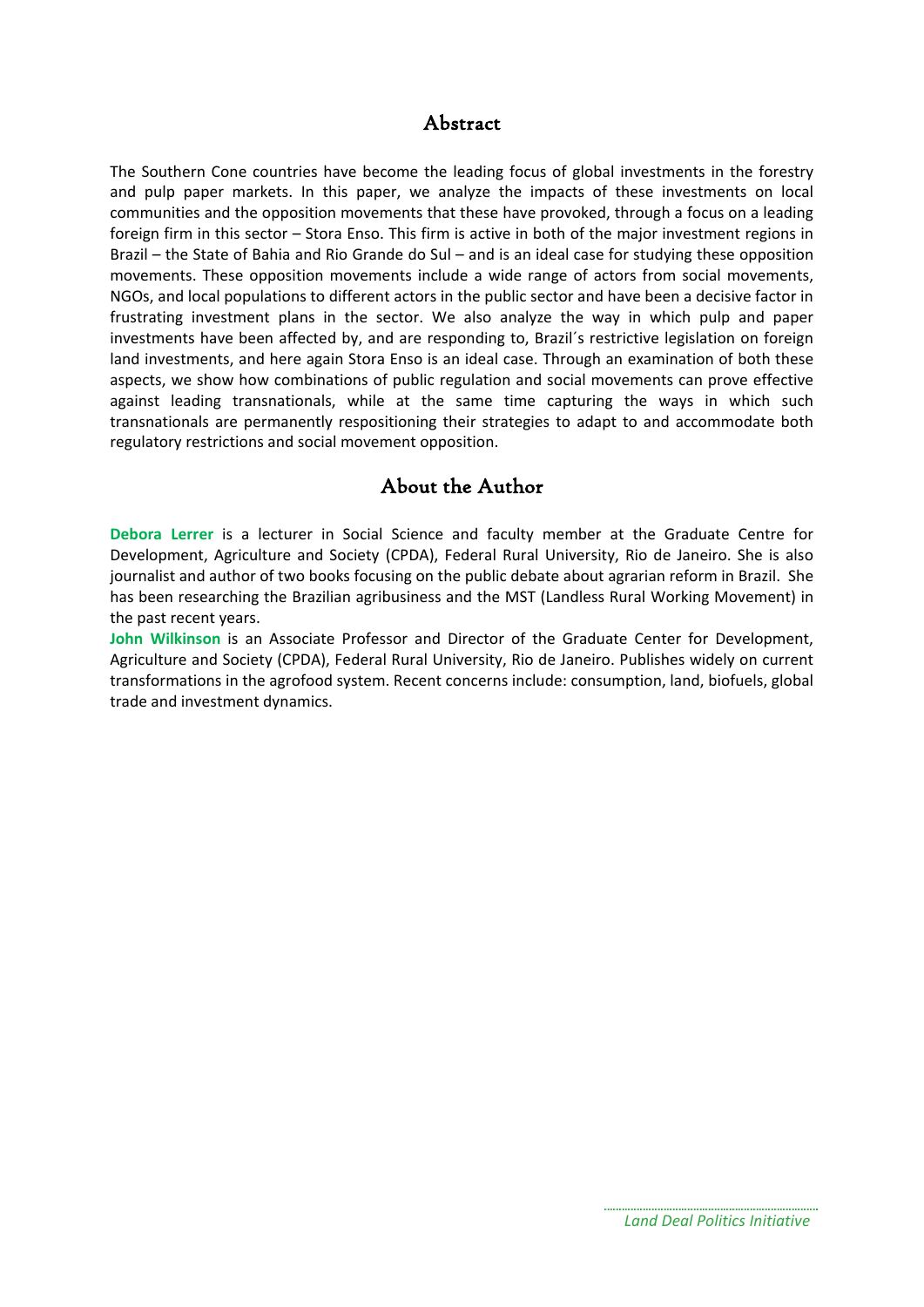## Table of Contents

| 4 Irregular Lands: A Brazilian Social Injustice Heritage Gift to the Pulp Sector10 |  |
|------------------------------------------------------------------------------------|--|
|                                                                                    |  |
|                                                                                    |  |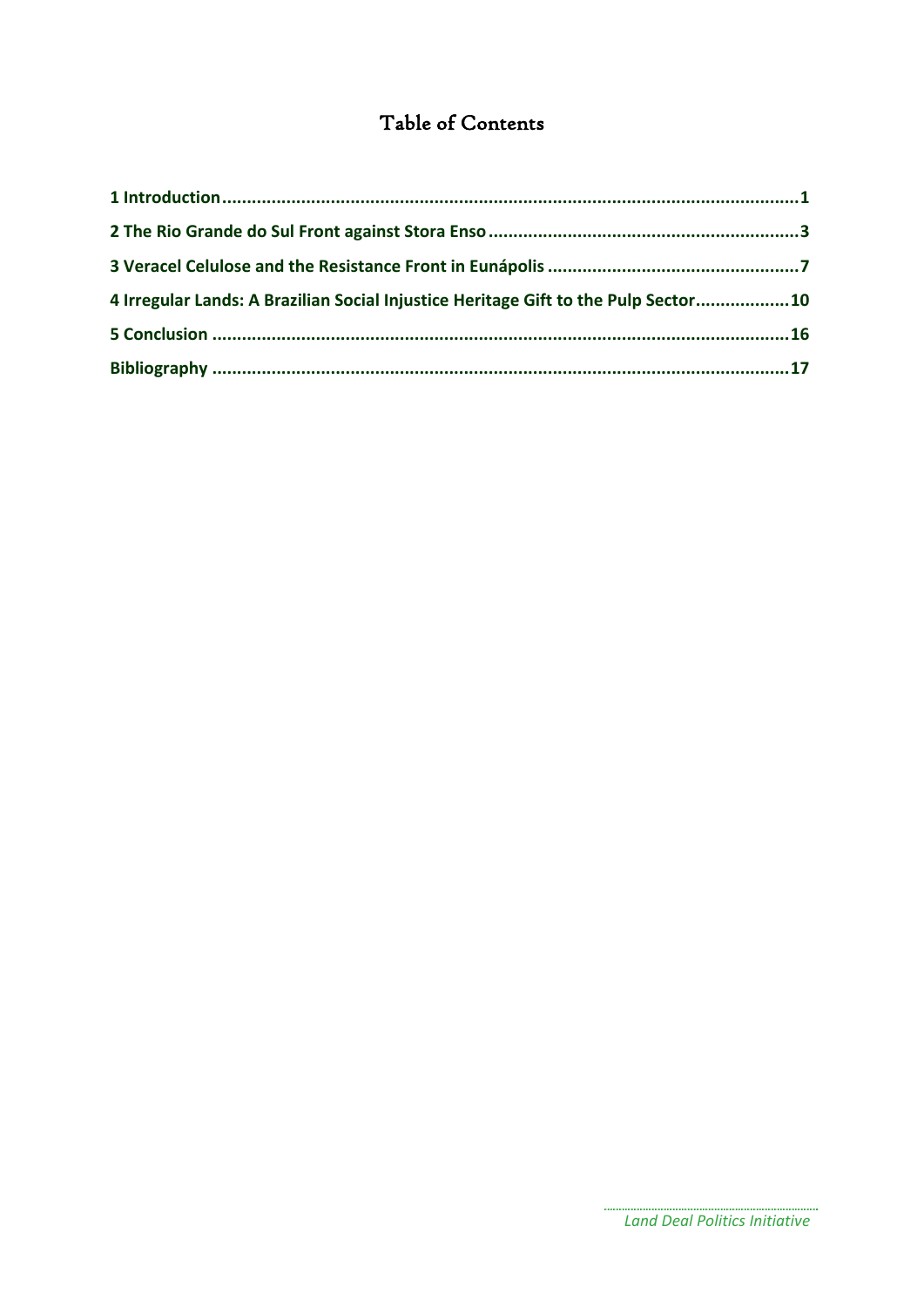## <span id="page-4-0"></span>**1 Introduction**

**.** 

The higher profitability of the forestry/pulp sector in the Southern Cone of Latin America has established Brazil as one of Stora Enso´s main investment targets. The company, now a leading global player in this sector, was created in 1998 through the fusion between the Swedish company "Stora" and the Finnish company "Enso". The principal owner of this giant forestry company is the Finnish State, with a 12.3% share. The Swedish "Stora" company was already in Brazil at this time, having bought part of the Odebrecht Group's<sup>[1](#page-4-1)</sup> share of the Veracruz Florestal company created in 1991 in Eunápolis, in the south of Bahia. In 2000, the leading Brazilian pulp exporter, Aracruz, bought the remainder of Odebrecht's share in Veracruz and created Veracel, a joint venture with Stora Enso. After the 2008 financial crash, Aracruz was sold to Votorantin Celulose and became Fibria.

Since [2](#page-4-2)004, Stora Enso increased its investments in Brazil recording a Eur123 million profit<sup>2</sup> in 2008. Its advance, however, has been blocked by the opposition of local environmentalist and socioenvironmentalist NGOs, by social movements like Via Campesina (the international peasant organization in which the MST – Landless Workers Rural Movement– has a leading role in Brazil) and the MLT (Fight for the Land Movement). This opposition has been strengthened through the support of state actors and institutions, such as João Alves da Silva Neto, the state prosecutor of Eunápolis, and the National Institute for Colonization and Agrarian Reform (INCRA) officials in Rio Grande do Sul.

Bahia and Rio Grande do Sul are the Brazilian states where Stora Enso has expanded its investments since 2005 and where opposition from social movements, NGOs and state agents has acquired great public visibility through land occupations and judicial measures. In the extreme south of Bahia and in Espírito Santo, the struggle against the expansion of eucalyptus plantations dates back to 1991, when the Green Desert Alert Network was created, a broad civil society network that brought together NGOs, associations, social movements, local communities, unions, churches and citizens mainly from four Brazilian states: Rio de Janeiro, Espírito Santo, Minas Gerais and Bahia. These groups were mobilized by the continuous expansion of eucalyptus plantations and its social and environmental impacts. The expulsion of Indians and peasants from their traditional lands, many of them "quilombolas",<sup>[3](#page-4-3)</sup> was already evident, as well as the devastation of the forests leading to a profound impact on people´s livelihoods in the region.

The Center for Studies and Research on the Development of the South of Bahia (Cepedes), an NGO also founded in 1991 in Eunápolis by teachers, citizens, students and religious who were also involved in the creation of the Workers Party in their municipality, has been part of this network since its outset. According to its general coordinator, Ivonete Gonçalves de Souza, their fight against forest devastation and the expansion of eucalyptus plantations led them at first to being severely socially stigmatized in Eunápolis. Born and brought up in this, then-small town where ev**e**rybody knew each other, the young founding members of Cepedes were boycotted by their neighbors. Veracruz´s promises of development and 40,000 jobs led to them being treated with hostility, given their continuous denunciation of the new venture and its promises. In June of 1993, the Dutch priest

<http://www.ead.fea.usp.br/eadonline/grupodepesquisa/publica%C3%A7%C3%B5es/F%C3%A1bio/41.pdf>

<span id="page-4-1"></span><sup>&</sup>lt;sup>1</sup>This Brazilian construction company is owned by Norberto Odebrecht. Today it's the biggest Latin American engineering and construction company and 25<sup>th</sup> in the world. Gaspar, M.A., Oliva, F.L., Zebinden, W.S. A "Internacionalização da Construtora Norberto Odebrecht."

<span id="page-4-3"></span><span id="page-4-2"></span><sup>2</sup> According to the most influential Finnish newspaper, Helsingin Sanomat, in an article published 30 August 2009. Lyytinen, J. and T. Nieminen (2009) 'Stora Enso's jackpot', Helsingin Sanomat, 30 August 2009. <http://www.hs.fi/english/article/Stora+Enso%E2%80%99s+jackpot/1135248979552><br><sup>3</sup> Rural communities founded generally by slaves or their descendants.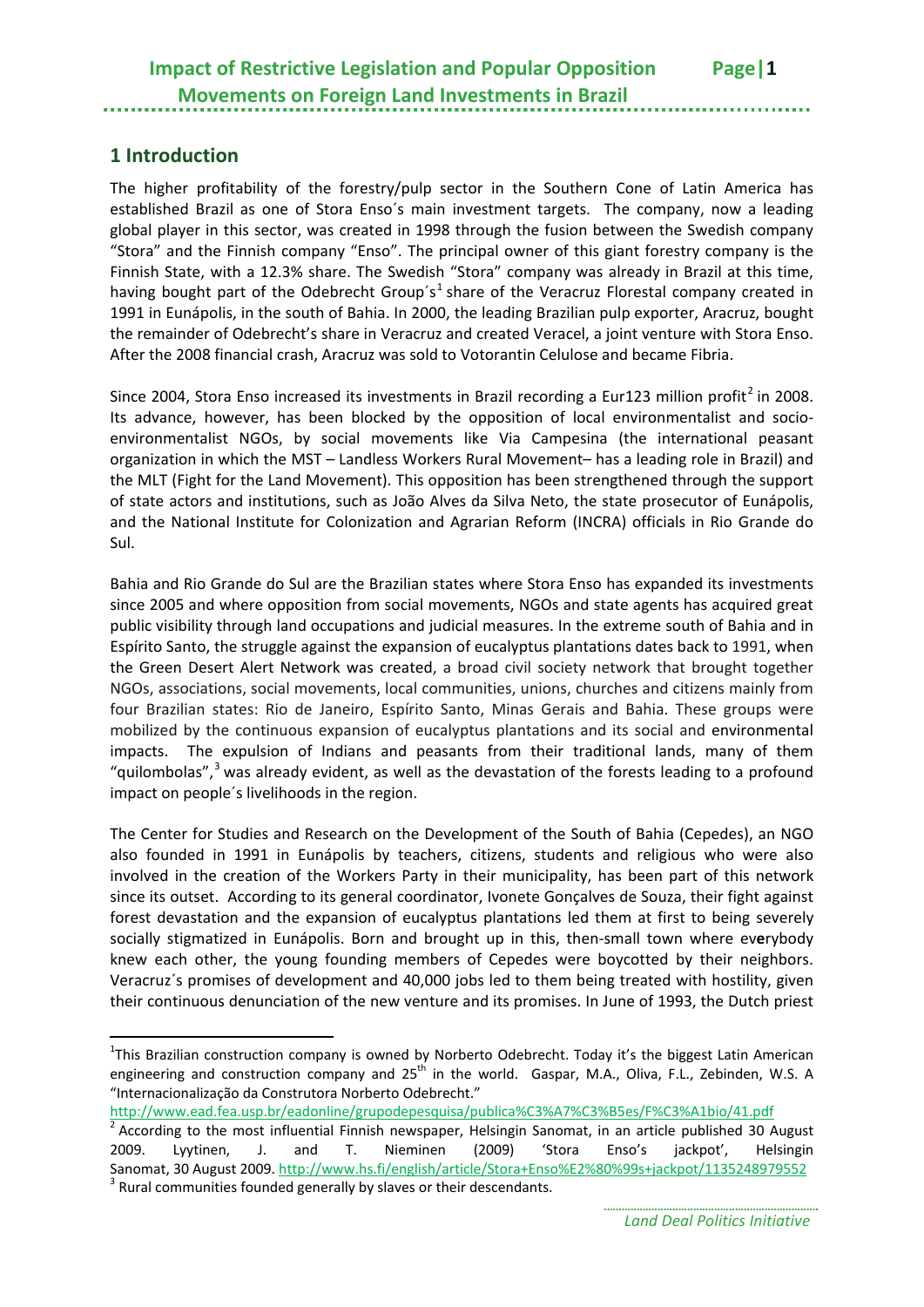Jose Koopmans, also one of the founding members of Cepedes and a leader of the resistance to eucalyptus monoculture in the region, was almost lynched by a crowd on the day of a public hearing convened by the Environment Minister, Coutinho Jorge, to debate the proposed investments which had been embargoed by the government after Cepedes, Greenpeace and SOS Mata Atlântica had denounced the illegal Atlantic Rainforest devastations in May of that year.

With time, as Veracruz/Veracel´s promise of jobs and economic development proved illusory, and as the negative social and environmental impacts made themselves felt–rural exodus, unemployment, violence, higher land prices, forest devastation and the pollution and drying up of rivers<sup>[4](#page-5-0)</sup>-Cepede's struggle has begun to be recognized and has gained more social and community support. According to Ivonete, local social and political recognition increased considerably with the adhesion of the MST to the cause in April 2004, leading to the occupation of one of Veracel´s properties and the organization of a huge landless camp called "Lulão". This action was equally successful in gaining land, involving three different areas for the landless, and in mobilizing national public opinion.

Although Veracel faced increased social opposition, especially the direct action organized against its proprieties, such as that promoted by the MST, the first big loan under Luiz Inácio Lula da Silva's ("Lula") Government by the National Economic and Social Development Bank (BNDES), some US\$ 1.4 billion in December 2003, went to Veracel, showing the Government's interest in financially supporting the expansion of the forestry sector. In fact, according to Marcelo Calasans, from the FASE<sup>[5](#page-5-1)</sup> NGO, in its first year, Lula's government announced its National Forestry Program which, at that time, planned to double Brazil´s forests in 10 years, with no distinction being made between natural and planted forests. From the 5 million hectares (ha) already planted, the Lula government aimed to increase another6 million ha of forest in Brazil from 2003 to 2013, adducing the risk of a "forest blackout" if these investments were not made. This goal, however, was not achieved since, according to Calasans, when the Climate Change Interministerial Committee<sup>[6](#page-5-2)</sup> presented the National Climate Change Plan (December, 2008), some five years later, the target was almost the same. This new Plan, like the National Forest Program, took as its starting point almost the same amount of forest in Brazil, 5.5 million ha, again with no distinction made between natural and planted forests. The new Plan set the same target of an increase in forests to 11 million hectares, but on a more extended timescale – from 2009 to 2020. This slowing down in the rhythm of pulp investments in Brazil has many different causes, one of the most important of which was clearly the 2008 financial crash.

We argue, however, that a whole range of collective actions and initiatives promoted by quite different actors, and extending to public authorities, has played a major role in challenging the continuation of pulp investment. These actions have built a network of social resistance to the expansion of the pulp sector and, by doing so, have disseminated on an even broader scale a critical vision of the problematic social and environmental consequences of this model of economic development based on eucalyptus monoculture. Over the years, the collective action frames that began to be built on a small scale since 1993 have been able to fuse with the cultural priorities of the

<span id="page-5-0"></span> $4$  During the field research, one of the authors took part in a workshop with Belmonte fishermen facing a huge decline in fish production in the Jequetinhonha River and the disappearance of many species of fish since the Veracel pulp mill started to operate in 2005. In another area, the João de Tiba River has today become a small strip of water by the time it reaches the landless movement camp in Eunapolis, because of the use of herbicides in the surrounding environmental permanent protection area. Before, it was possible to navigate the river with a canoe. Veracel was fined in 13/03/07 and was condemned to pay R\$ 400,000.00, but it seems the fine has still not been paid.

<span id="page-5-1"></span><sup>&</sup>lt;sup>5</sup> FASE (Social and Educational Assistance Federation) is part of the Green Desert Alert Network. Founded in 1961, it is one of the oldest and most well-known Brazilian NGOs. Since its origins it has been dedicated to working with associative and communitarian organizations on local development.<br><sup>6</sup> The Interministerial Climate Change Commitee was founded by the Decree 6.263 of 21/11/2007.

<span id="page-5-2"></span>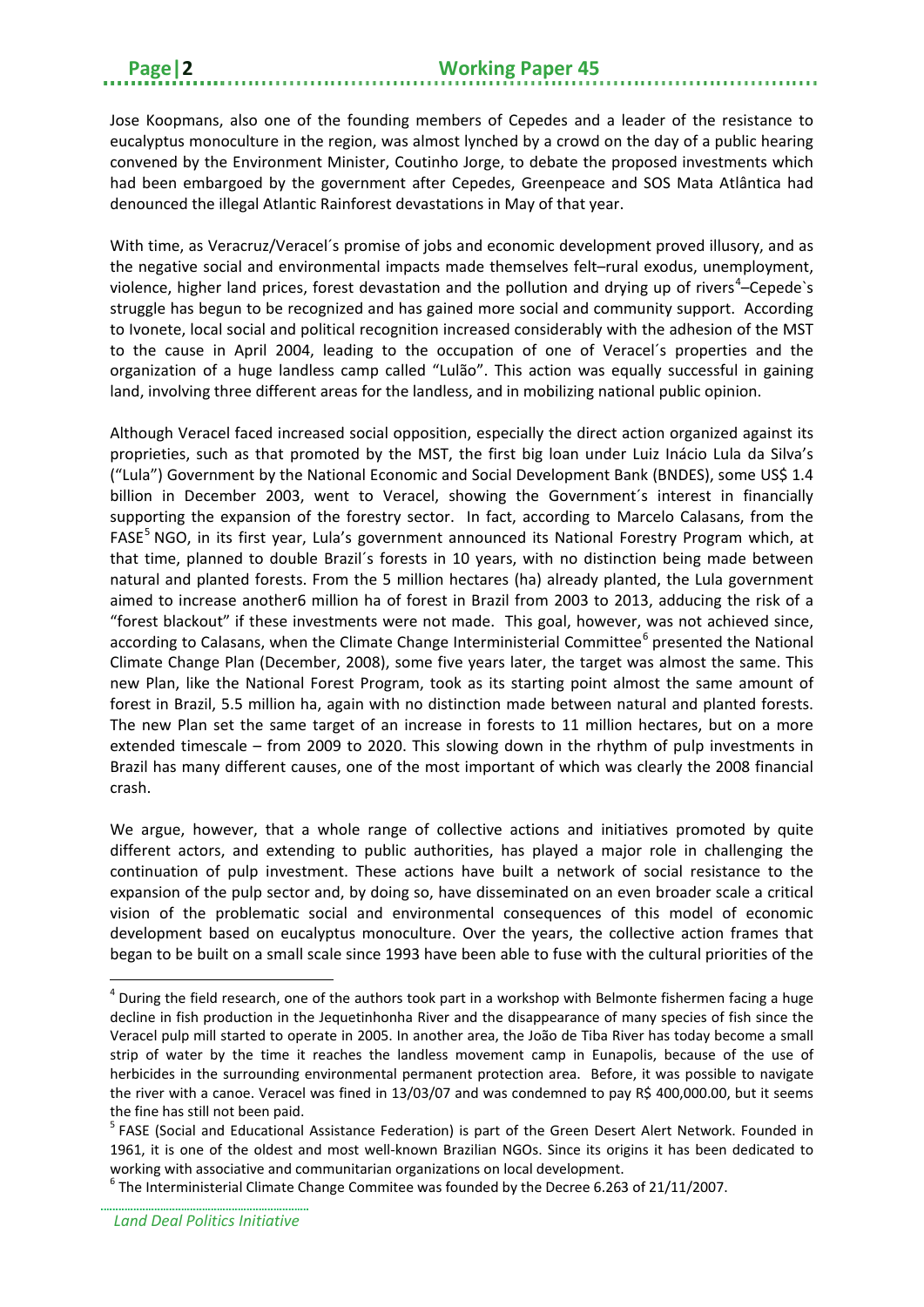affected populations, obliging the economic power holders to slow down their investment plans and listen to their demands. Since 2011, small shareholders from Finland, Uruguay, Brazil and Argentina have been present at the company's lively annual general meetings in Helsinki to present the negative social and environmental impacts of the company's policy in these countries.<sup>[7](#page-6-1)</sup>In 2011, a MST coordinator, Marcelo Durão, talked for three minutes about Veracel´s predatory policies in southern Bahia at the annual shareholders meeting. ${}^{8}$  ${}^{8}$  ${}^{8}$ 

## <span id="page-6-0"></span>**2 The Rio Grande do Sul Front against Stora Enso**

**.** 

In Rio Grande do Sul, until the middle of 2004, forestry monoculture operated on a small scale (Binkowski, 200[9](#page-6-3)<sup>9</sup>), but, since then, its expansion has accelerated with the support of the state government. The Via Campesina struggle against eucalyptus monoculture plantations captured public attention in 2006. On the  $8<sup>th</sup>$ of March, Women's Day, 2006, a group of women, from many social movements such as the World Women's March, MST and the Women's Peasant Movement (MMC), destroyed an Aracruz field research laboratory provoking a great public debate. Most of this reaction was initially negative but nevertheless, a critical public frame of reference had now been established against eucalyptus expansion in the State.<sup>[10](#page-6-4)</sup>

Rio Grande do Sul has proved to be "fertile soil" for the social struggle against forest monoculture. It is the state where Jose Lutzemberger, the pioneer and world-renowned ecologist, was born and began his environmental struggle. He was the first president of Agapan (The "Gaucho" Association for the Protection of the Natural Environment), founded in 1971, which was one of the first environmental struggle associations in Latin American. One of this new environmental association´s first fights was waged against a pulp mill, owned by the Norwegian group Borregaard andlater bought by Aracruz, whose chemical waste worsened the pollution of the Guaíba River and provoked an intolerable odor which spread throughout the whole of Porto Alegre in the beginning of the seventies. This pollution provoked an intense public debate even in the censored press of the military dictatorship.<sup>11</sup>Since the Agapan's foundation, Rio Grande do Sul has become the protagonist State in Brazil`s fight for environment conservation and preservation (Binkowski, 2009).There have been many kinds of environmental conflicts in the state over the last 40 years, such asthe campaigns against pesticide use and discussions on "alternative agriculture" and genetically modified organisms. [12](#page-6-6)

The debates on the new eucalyptus forestry ventures in the "Southern Half" of the state have taken front stage on the environmental agenda since 2004, when the State Government of Germano

<span id="page-6-1"></span><sup>7</sup> [http://www.hs.fi/english/article/Critical+voices+in+full+cry+against+CEO+Karvinen+at+Stora+Enso+sharehold](http://www.hs.fi/english/article/Critical+voices+in+full+cry+against+CEO+Karvinen+at+Stora+Enso+shareholders+meeting/1329103905108) [ers+meeting/1329103905108](http://www.hs.fi/english/article/Critical+voices+in+full+cry+against+CEO+Karvinen+at+Stora+Enso+shareholders+meeting/1329103905108)

<span id="page-6-3"></span><span id="page-6-2"></span><sup>&</sup>lt;sup>8</sup><http://mstrio.casadomato.org/mst-participa-de-seminario-na-suecia-e-vai-a-finlandia-denunciar-a-stora-enso/><br><sup>9</sup>Diploqueli, Patricia, 2000, Conflitos ambientais a significadas sociais am terna da avenneão da silvicultura Binkowski, Patricia. 2009. Conflitos ambientais e significados sociais em torno da expansão da silvicultura de eucalipto na "Metade Sul" do Rio Grande do Sul, 212 f. Dissertation (mestrado), Programa de Pós-graduação em Desenvolvimento Rural da Universidade Federal do Rio Grande do Sul (UFRGS). Porto Alegre. This work provides a very good historical survey of the environmental conflicts in this state up to 2009, and is the basis of our account of this process.

<span id="page-6-4"></span> $10$  2006 was the Football World Cup year and during the games, in June, Aracruz ran a long advertisement starring a very respected Brazilian actress, Fernanda Montenegro, demonstrating the company's need to improve their public image.

<span id="page-6-5"></span> $11$  Everybody who has lived in Porto Alegre in this period remembers the stink. "Borregaard" had become a popular city slang, used to refer to anything which stinks.

<span id="page-6-6"></span><sup>&</sup>lt;sup>12</sup> In 1990, a Permanent Assembly of the Entities for Environmental Defense, the Apedema/RS was founded in Rio Grande do Sul. It brings together 37 environmental movements, NGOs and associations, particularly those from the Gaucho Environmental Movement (MEG).<http://apedemars.wordpress.com/about-2/>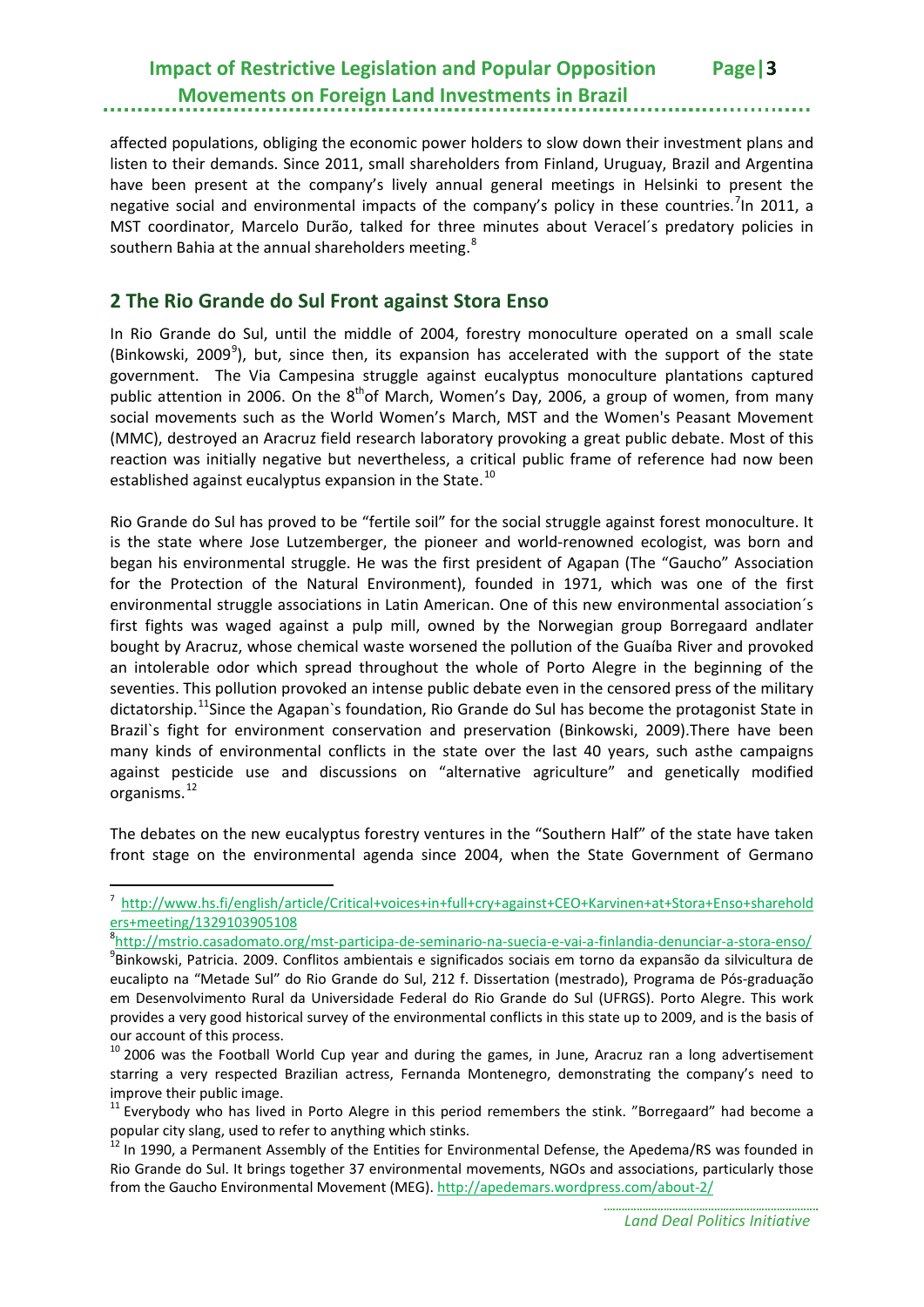Rigotto prioritized policies to encourage the forest sector in order to transform the "Southern Half" of the State into a forestry development pole (Binkowski, 2009: 38, our translation). The pulp ventures were seen as an economic solution to this region "historically characterized by presenting slow economic development" (*Ibid*). The promotion of this economic sector in the region was criticized by many environmental groups, because it is home to an important biome, called the Pampa, which plays an important role in biodiversity conservation and presents a wealth of flora and fauna still poorly studied. According to Binkowski, the "expansion of eucalyptus forestry" became "the heart of the environmental conflict" in Rio Grande do Sul from 2006 to 2009 (*Ibid*, p.10). On one side, forestry companies, the State Government and political representatives argue for the need to develop the "Southern Half" of the State, while, on the other, environmental groups and social movements warn of the possible environmental impacts to the Pampa biome and the sociocultural transformations involved.

In 2006, Stora Enso began to buy land close to the Rio Grande do Sul border for eucalyptus plantations, in the region known also as "campanha", a pampa ecosystem,. According to an INCRA survey dated 31/01/2006, there were at least 86 areas in the process of being purchased by "Agricultural Derflin Company", a Stora Enso subsidiary based in Rio Grande do Sul. At that time, these areas were the object of purchase and sale agreements between Stora Enso and the owners, involving a total area of 40,963.85 ha. Stora Enso was also interested in buying additional 17 areas, which totaled some 18,400 ha. The purchases were to be finalized after completing an INCRA administrative process and approval by the Brazilian National Defense Council. In the name of Derflin, Stora Enso filed 34 administrative processes to legalize these areas close to the border. By 2008, however, these processes were to be shelved for reasons we will now examine.

Until 2009, the disputes around the proposed investment projects of Stora Enso in Rio Grande do Sul lined up environmental NGOs, but also Via Campesina movements and the "Women's World March" on one side, and Stora Enso, the State government and many politicians, on the other. The most violent conflict between Via Campesina and Stora Enso occurred on 4<sup>th</sup> March 2008, when a group of 900 women and children occupied the "Fazenda Tarumã", one of the company`s farms. They occupied the farm early in the morning and were violently evicted at the end of the day by the police, with "morale" bombs and rubber bullets. The reporters and photographers were removed from the area by the police before the eviction and had to stay some 11km from the area.<sup>13</sup>The peasant movement occupied the farm to protest against the exploration by this transnational of 2,075 ha close to the Brazilian border with eucalyptus monoculture. According to the military police, the women had cut down four hectares of planted trees by the end of the day. As in other landless occupations in eucalyptus areas, they would probably have planted food crops in place of the eucalyptus, but the eviction occurred surprisingly quickly.

According to a Via Campesina statement, the violence used by the police was disproportionate to the threat posed by the occupation. About 60 women were badly injured and 800 were arrested. Meanwhile, 250 children at the camp were separated from their parents. This was the third time that Via Campesina women had occupied a Stora Enso farm, but on the other occasions there had been no confrontations. The eviction took place so quickly because Stora Enso was already in possession of a "legal arm": a permit from the court in Rio Grande do Sul State declaring that no further court decision would be required to remove the protesters from the land. Yeda Crusius, the state governor at that time, collaborated, quickly giving the permission for the Military Police to evict the women. It was public knowledge at that time that she had received some R\$500 million for her election campaign from pulp companies, including Stora Enso.

<span id="page-7-0"></span><sup>&</sup>lt;sup>13</sup>Penteado, Gilmar. "Via Campesina invade área de multinacional no Sul."Agência Folha, 4th March, 2008. The fact that there were journalists there, on a farm a long way from Porto Alegre, indicates that some of them must have been be contacted by Via Campesina beforehand to cover the demonstration.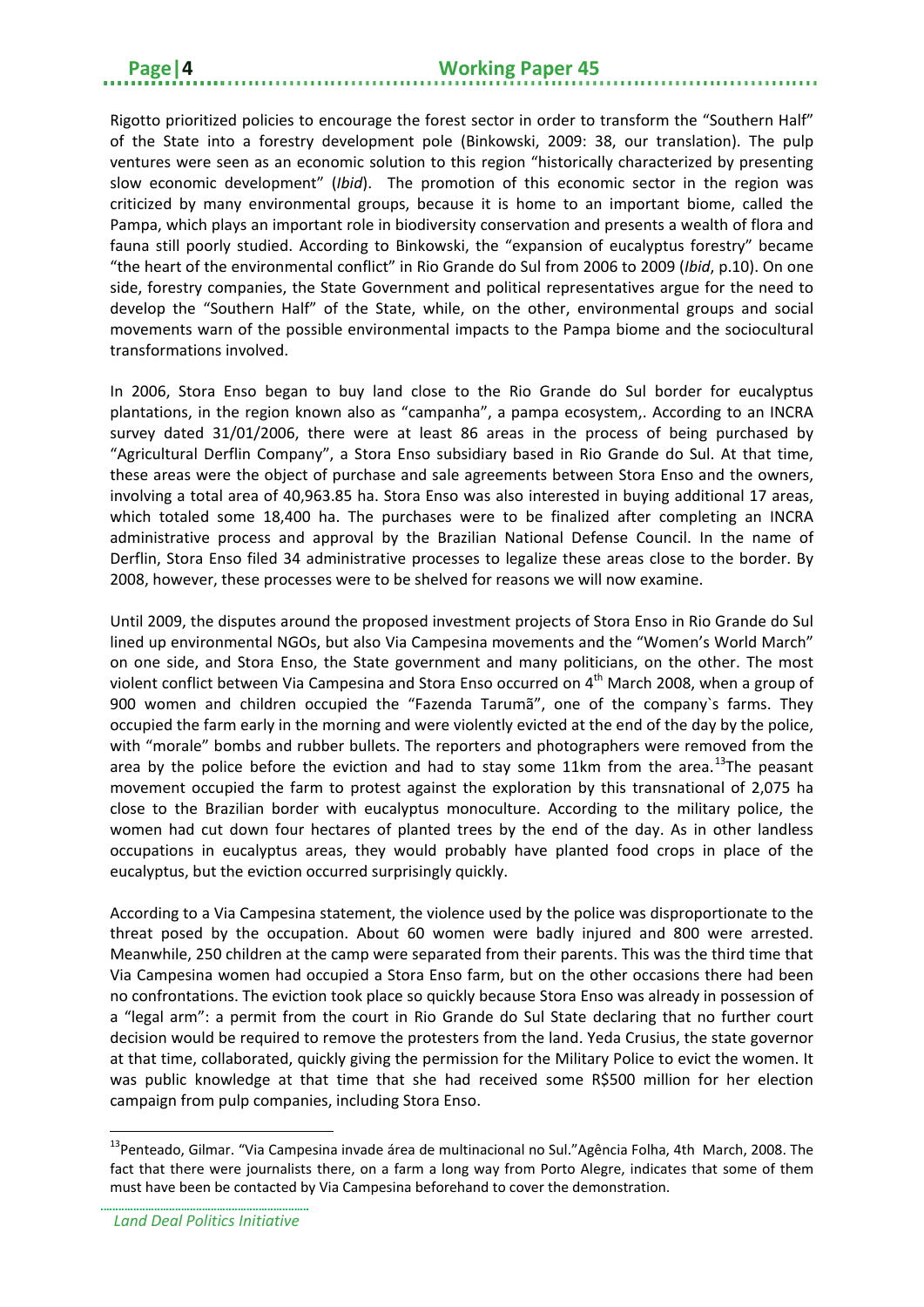The Via Campesina mobilizations gave public visibility to the fact that Stora Enso, a foreign firm, was involved in irregular land purchases of areas within 150 kilometers of the Brazilian border without completing the specific approval process required. In 2008, the company already possessed 46,000 hectares in Rio Grande do Sul, and was buying other large areas close to the border with Uruguay as a part of its expansion plan to establish more than 100 thousand hectares of industrial tree plantations and to build a multi-million-tons-a-year pulp mill. Initially, the company attempted to buy the areas through its subsidiary, Derflin S.A, but as a foreign company it could not buy the land without special permission. Stora Enso then set up a front company, Azenglever Agropecuária Ltd., to buy the land on its behalf. At that time, Via Campesina denounced the fact that Azenglever was owned by the two top Stora Enso executives: João Fernando Borges, a forest director and Otávio Pontes, the vice-president of Stora Enso for Latin America. According to Via Campesina these two were currently the largest landowners in Rio Grande do Sul State.

According to INCRA, the purchases already completed were also illegal; the licenses for the company to purchase land close to the Brazilian border were still in the process of evaluation when the Finnish group suspended the demand and decided to create a Brazilian front company to legalize the land. The Federal Public Ministry began investigating the creation of Azenglever Agropecuaria Ltd., but Stora Enso denied that they had created the company behind the Brazilian authorities' backs. According to their press service, Azenglever was on the basis of strictly legal considerations to enable the land purchases in Rio Grande do Sul.<sup>14</sup>Stora Enso declared that they had communicated this information to the relevant State agencies and had created the firm to give greater legal security to their investments.

In 2007, INCRA declared that Stora Enso`s business "restructuring" through the creation of Azenvengler demonstrated that the company was buying rural properties in the border region "without compliance with federal law regulating such acquisitions" (Binkowski, 2009: 56). In this document, INCRA also showed itself to be opposed to the Azenvengler land purchases because of the well-known impacts of pulp investments in other regions and countries: rural exodus, landscape modifications, depletion of soil nutrients and water, land concentration and the increase of poverty (*Ibid*:57). In the words of the INCRA Federal prosecutor, Dr. Andre Duarte, eucalyptus monoculture expansion represents an "anti-agrarian reform".<sup>[15](#page-8-1)</sup>

To support the Stora Enso claim, a Rio Grande do Sul Senator, the famous local broadcaster Sergio Zambiasi, tried to change Brazilian law with a legislative project to decrease the border area from 150 km to 50km in the states of Rio Grande do Sul, Santa Catarina, Paraná and Mato Grosso do Sul. For Zambiasi, the frontier strip concept was "conservative" because it inhibited investments and made development strategies difficult, "especially in the southern states" of Brazil (Binkowski, 2009: 54-55). At this same time, four more politicians from Rio Grande do Sul tried to change the legislation on the frontier lands in the Chamber of Deputies in the National Congress. Even the State Governor, Ieda Crusius, went to Brasilia to negotiate with Dilma Roussef, then Presidential Chief of Staff in Lula's government. According to Binkowski, the future Brazilian president, who had begun her institutional political career in Rio Grande do Sul, was favorable to the changes in the border strip legislation. Interested in attracting more investments, mayors and politicians of many municipalities close to the Brazilian border wanted a reduction in the area subject to limitations. In July 2008, the State Legislative Assembly organized a public audience to debate the proposed changes. Rather than endorse the proposals, the audience provided a platform for the many voices that supported INCRA`s

<span id="page-8-0"></span><sup>&</sup>lt;sup>14</sup>http://www1.folha.uol.com.br/folha/brasil/ult96u378648.shtml and<br>http://www.fsc-watch.org/archives/2008/03/07/Military Police viol  $\overline{a}$ 

<span id="page-8-1"></span> $\frac{15}{15}$  Interview done by telephone on 26<sup>th</sup> June 2012.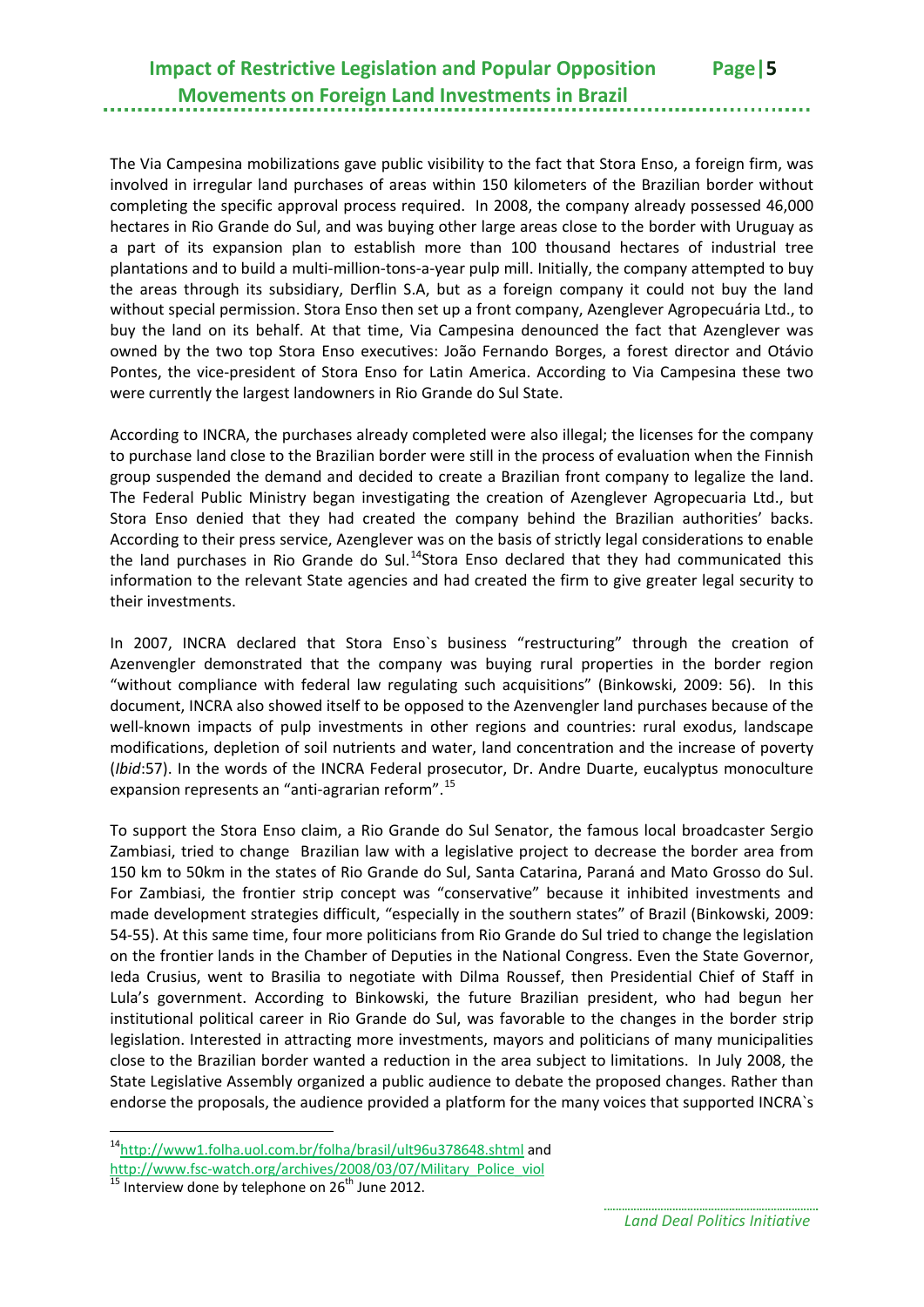opinion and were against the legislation for changing the rules on investments in the border regions, including the National Defense Ministry Representative. In the wake of the public audience, the Senator Zambiasi withdrew his legislative project to decrease the border strip in the Senate Chamber. In 2008, Stora Enso closed its office in Porto Alegre and its research and purchasing land office in Rosario do Sul, where the company had planned the construction of a pulp mill (Binkowski, 2009).

Although the legislation was not to change, in 2009 the climate became more favorable to the Swedish-Finnish investments when the company went to negotiate directly in Brasilia. Against the opinion of the regional INCRA office and the Agrarian Development Ministry, the National Defence Council gave "prior consent" for Stora Enso to purchase the Fazenda Cerro Jacaqua, of some 170,6075 hectares in São Francisco de Assis, which lay within the Rio Grande do Sul border strip, a decision taken on 31<sup>st</sup>July, but published on 3<sup>rd</sup>August 2009 in the National Press.<sup>16</sup>Since then an additional three Stora Enso purchases were approved, which, in the opinion of the INCRA Federal Prosecutor, M. Duarte, "opened the gates" for the expansion of Stora Enso eucalyptus plantations in the southern Brazilian border. For Duarte, the National Defence Council's approval reveals the persistence of old-style military "developmentalism" and that, "when it comes money, it's welcome, it doesn't matter how much it costs. Money rules".<sup>[17](#page-9-1)</sup>

Real opposition to the Stora Enso expansion plans in Rio Grande do Sul was to come from Brasilia, in the Ruling nº LA-01 of the General Attorney of the Union (Advogacia Geral da União AGU), approved by President Luis Inácio Lula da Silva and published in the Official Press on 23<sup>rd</sup>August 2010, which has, in fact, constrained foreign investment projects in eucalyptus forestry. This ruling specifically limits foreign investment in frontier lands in addition to limiting the total amount of land that can be owned by foreigners in any municipality, which makes the large-scale plantation investments typical of the pulp industry unviable. In 2012, however, maneuvers in the Brazilian Congress pointed to the possibility of further changes which would favor Stora Enso's expansion plans. On 13<sup>th</sup>June, 2012, the Federal Deputies' Agriculture Commission approved a report that changed the Brazilian legislation, limiting foreign companies and foreign individuals from buying large tracts of lands. The limit, as of 2012, is now 100 fiscal modules in the case of companies and 50 modules for individuals. The text approved by the Brazilian Deputies' Agriculture Commission proposes that Brazilian companies with foreign capital must be treated as Brazilian. The text also changes the need for an INCRA approval or license for a foreigner who buys up to four fiscal modules of land and who rents up to 10 fiscal modules. According to Duarte, it is still not clear if a Congressional law can change a Ruling of the General Attorney of the Union, which has the same status as a Ministerial decision.

The leftist Rio Grande do Sul state governor, Tarso Genro, from the Workers Party (PT), received a visit from foreign investors in February2012, including the Stora Enso forest director, João Fernandes Borges, to discuss this issue. One of the main complaints of the business lobby related to the legal restrictions on foreign companies buying land since August 2010 in the wake of the Ruling of the General Attorney of the Union. In addition to the Stora Enso executive, Walter Lidio Nunes, the Brazilian director-president of the Chilean controlled company CMPC Celulose Rio-Grandense, which bought the pulp mill originally owned by the Borregaard<sup>[18](#page-9-2)</sup> group, was also present. They argued that three projects for the installation of pulp production units, involving a total of R\$6.5 billion in investments, were paralyzed because of the AGU Ruling, and these ventures could promote 120 thousand direct and indirect jobs. According to media reports, Genro was receptive to the

<span id="page-9-2"></span><span id="page-9-1"></span>

<span id="page-9-0"></span><sup>&</sup>lt;sup>16</sup>Diário Oficial da União. Seção 1. P.8. nº 146, segunda-feira, 3 de agosto de 2009.<br><sup>17</sup> Interview done by telephone on 26<sup>th</sup> June 2012.<br><sup>18</sup> From Borregaard, this pulp mill became Riocel, then Aracruz. Before it was Fibria.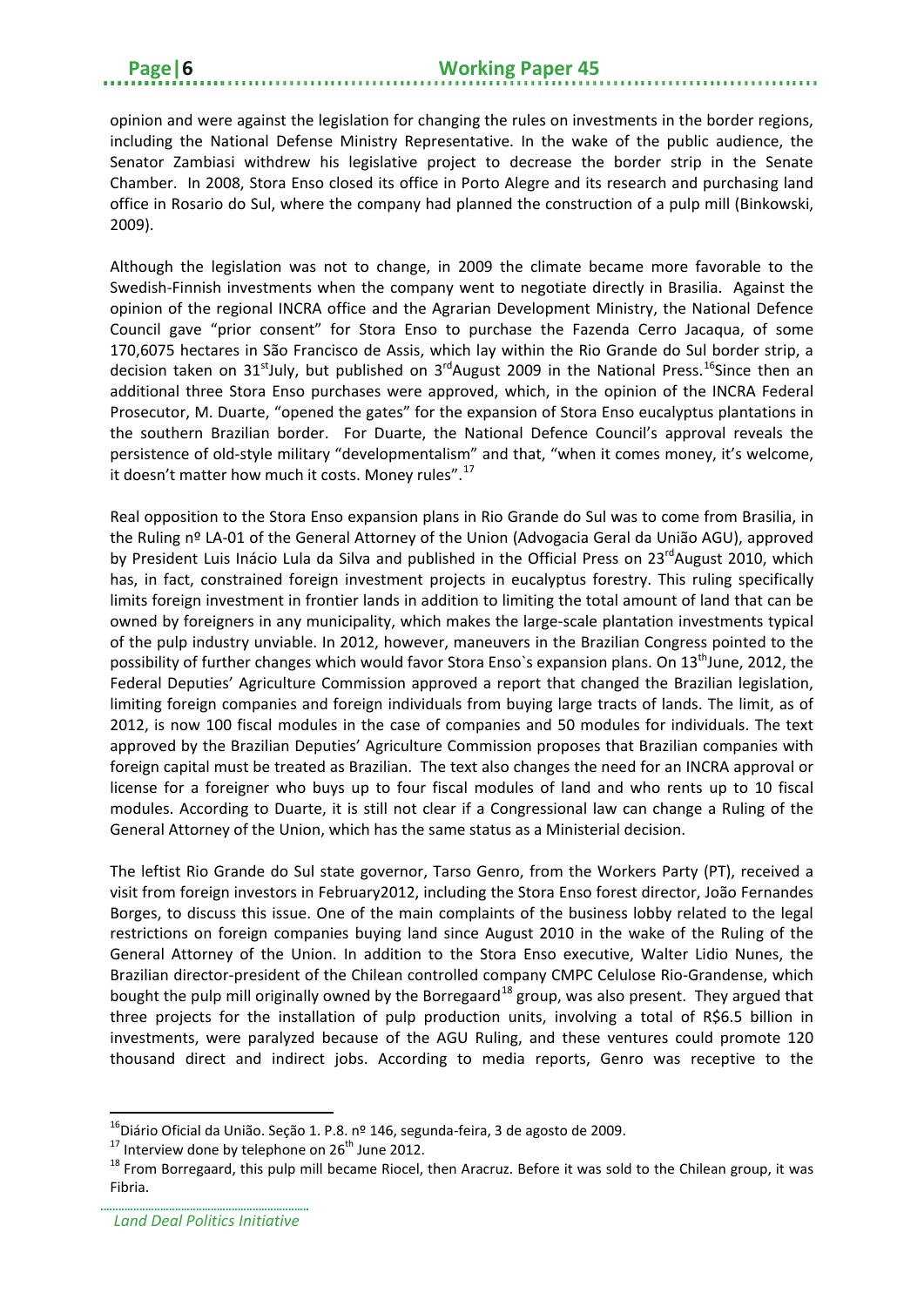businessmen's arguments.<sup>[19](#page-10-1)</sup>An article published in the specialized forestry media, the "Painel Florestal", on the challenges facing the pulp forestry sector in Rio Grande do Sul, confirms the political pressure of these companies, stating that "the businessmen are trying to reverse the Attorney General Regulation which blocks investments in this sector".<sup>[20](#page-10-2)</sup>

In May 2012, Stora Enso filed over fifteen administrative processes with INCRA, not including the 34 that had been previously filed, requesting authorization for the acquisition of rural land for plantation forestry. Regarding the other 34 processes already filed, the company has stated that it is gathering updated documentation to re-apply in accordance with INCRA`s new authorization requirements and is requesting the National Defense Council`s agreement. According to the Stora Enso biomaterials vice-president Otavio Pontes, the company now has 45,000 hectares of land in Rio Grande do Sul, of which 20,800 have been planted. The company's activities are currently restricted to the maintenance of existing plantations and the preservation of its farms in compliance with the environmental conditions specified in their licenses.<sup>[21](#page-10-3)</sup>

## <span id="page-10-0"></span>**3 Veracel Celulose and the Resistance Front in Eunápolis**

Although Veracel Celulose S.A. claimsto be a Brazilian company, it is in fact the largest foreign-company landowner in Brazil,<sup>[22](#page-10-4)</sup> controlling 204,000 ha, according to the land register maintained by INCRA. It owns more than one third of Santa Cruz de Cabralia municipality, some 56,000 ha, and in Eunapolis it owns 48,000 ha of the 119,000 ha of municipal land. According to its demand for a license to expand its holdings, dated August 2007, the company has 172,982 ha of eucalyptus planted on land owned and leased in eleven municipalities in the south of Bahia: Eunapolis, Santa Cruz Cabrália, Belmonte, Porto Seguro, Itagimirin, Itabela, Itabebi, Guaratinga, Mascote and Santa Luzia. Its headquarters are in Eunápolis, where, in 2005, a 1.2 million-ton pulp mill began its operations. Since 2007, the company has been trying to obtain environmental licenses to increase milling capacity to 2.5 million tons per year and to plant a further 93,000 hectares of eucalyptus monoculture, increasing the influence and the company`s activities to an additional six municipalities: Potiragua, Itarantim, Itapetinga, Maiquinique, Macarani and Encruzilhada.

According to João da Silva Neto, the State prosecutor, Veracel has no regular license for all this eucalyptus-planted area and has never accomplished the legally agreed constraints signed in 1996. What the company does have is the pulp mill/cellulose factory licenses. Nevertheless, on 14<sup>th</sup>March 2012, Veracel was granted a preliminary Bahia state license for its expansion goals. Before this, in October 2011, a report by the State Institute of Environment and Water Recourses (INEMA) rejected the Veracel expansion proposal pending further information.<sup>[23](#page-10-5)</sup> The report criticized the fact that the EIA-RIMA presented by the company did not present a "clear demarcation" of the new areas where

**.** 

<span id="page-10-3"></span> $21$ bid. RS: polo papeleiro ainda está longe de ser uma realidade. Painel Florestal, 21/05/2012.

<span id="page-10-1"></span><sup>19</sup> RS: pólo papeleiro ainda está longe de ser uma realidade. *Painel Florestal*, 21/05/2012: [http://painelflorestal.com.br/noticias/celulose/15061/rs-polo-papeleiro-ainda-esta-longe-de-se-tornar](http://painelflorestal.com.br/noticias/celulose/15061/rs-polo-papeleiro-ainda-esta-longe-de-se-tornar-realidadelidade)[realidadelidade](http://painelflorestal.com.br/noticias/celulose/15061/rs-polo-papeleiro-ainda-esta-longe-de-se-tornar-realidadelidade)

<span id="page-10-2"></span> $20$ RS: polo papeleiro ainda está longe de ser uma realidade. Painel Florestal, 21/05/2012

[http://painelflorestal.com.br/noticias/celulose/15061/rs-polo-papeleiro-ainda-esta-longe-de-se-tornar](http://painelflorestal.com.br/noticias/celulose/15061/rs-polo-papeleiro-ainda-esta-longe-de-se-tornar-realidadelidade)[realidadelidade](http://painelflorestal.com.br/noticias/celulose/15061/rs-polo-papeleiro-ainda-esta-longe-de-se-tornar-realidadelidade)

[http://painelflorestal.com.br/noticias/celulose/15061/rs-polo-papeleiro-ainda-esta-longe-de-se-tornar](http://painelflorestal.com.br/noticias/celulose/15061/rs-polo-papeleiro-ainda-esta-longe-de-se-tornar-realidadelidade)[realidadelidade](http://painelflorestal.com.br/noticias/celulose/15061/rs-polo-papeleiro-ainda-esta-longe-de-se-tornar-realidadelidade)

<span id="page-10-4"></span><sup>&</sup>lt;sup>22</sup> "Veracel possui maiores extensões de terra na Bahia: a concentração de terras em alguns município[s.http://www.celuloseonline.com.br/noticias/Veracel+possui+maiores+extenses+de+terra+na+BA](http://www.celuloseonline.com.br/noticias/Veracel+possui+maiores+extenses+de+terra+na+BA) <sup>23</sup>On 8<sup>th</sup> February, a sociologist, Maria Auxiliadora Borges Ribeiro, who took part in this study,was exonerated,

<span id="page-10-5"></span>by her own will. According to Cepedes, in fact, she was "invited to leave" because of this study result. It's possible to find her exoneration in Diário Oficial do Estado da Bahia, 1 Executivo, Salvador, Bahia, quarta-feira, 8th Feburary 2012, Year XCVI, nº20.775.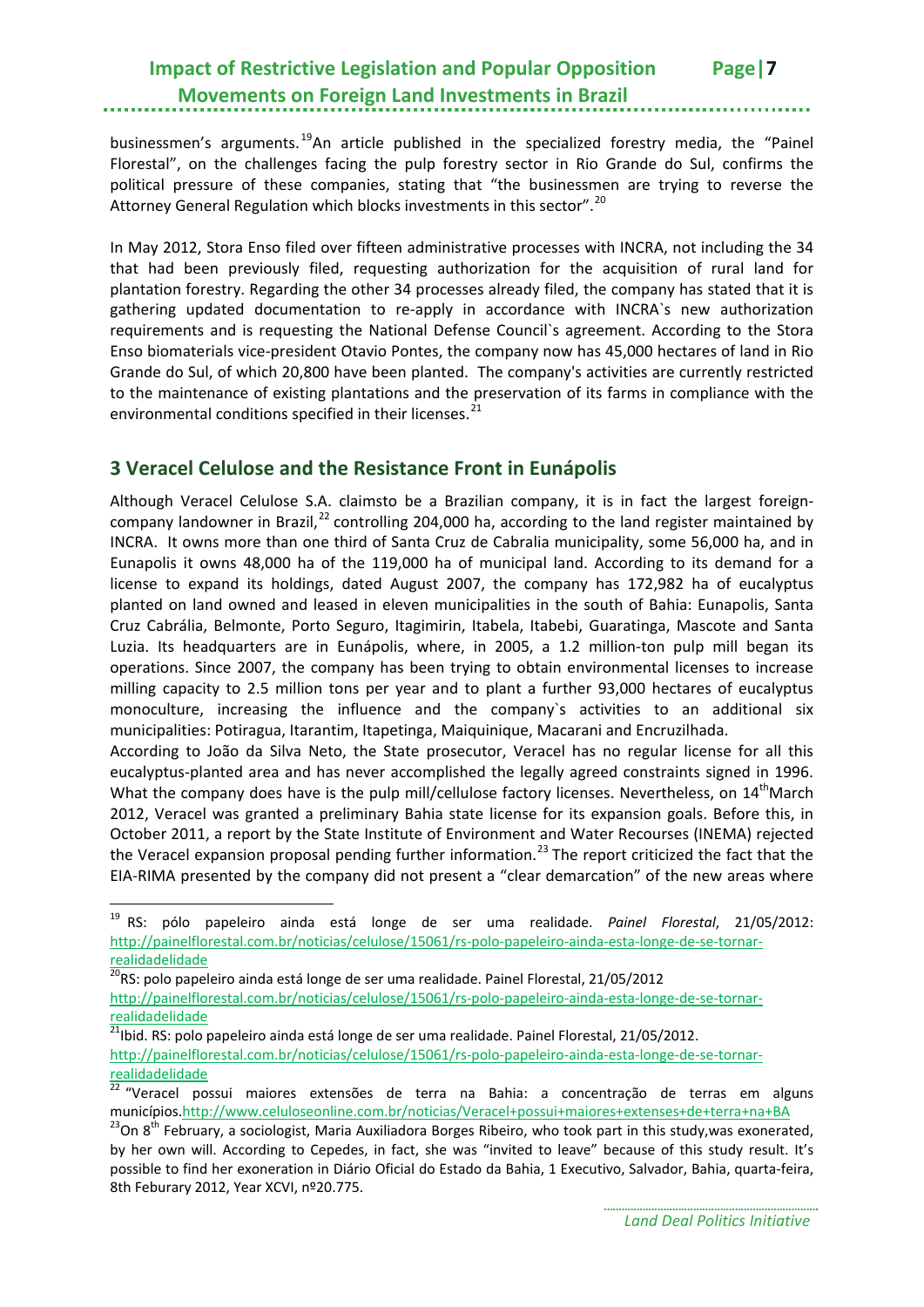Veracel intended to expand its eucalyptus plantation. It only mentioned that the expansion would focus on areas of pastureland, but did not indicate precisely where these lands were. According to this report, the information was ambiguous and unclear because cattle ranching had increased without any control since the end of the 1980s, occupying what were previously cocoa production areas. The report asked for more information as a condition for granting the license. Nevertheless, the State Governor, Jacque Wagner, supported Stora Enso/Veracel´s expansion plan and in November 2008 traveled to Sweden reassure Stora Enso shareholders<sup>[24](#page-11-0)</sup>in a clear demonstration of the Bahia State government`s support for Veracel´s expansion. As a result, without receiving the extra information required by the  $14<sup>th</sup>$  October 2011 report, the previous license was granted five months later.

In fact, Jacques Wagner has been following the Federal Government´s strategy of changing the technical staff to ensure that environmental licenses are granted more quickly<sup>[25](#page-11-1)</sup> to reach the targets of the Program for Accelerated Growth (PAC).Accordingly, Eugênio Spengler was appointed as the State´s Environmental and Water Resources Secretary. In 2011, two official state environmental associations<sup>[26](#page-11-2)</sup> made a public statement called "Environmental Disaster in Bahia", where they denounced the irresponsible management implemented by the Bahia State Environmental Agency. According to them, Spengler was responsible for the"disintegration and the fragmentation of the State environmental management structure.<sup>[27](#page-11-3)</sup> The statement also declared the business links between Spengler and his former partner, Claudio Roberto Bertoldo Langone of the company "Paradigma Soluções Ambientais" and a Veracel consultant at this time, to be a matter of common knowledge.

These battles over licensing were no exception in Veracel´s history in Eunápolis. Since the beginning of the pulp venture there, then called Veracruz Florestal and owned by Odebrecht, it has faced judicial problems in this region, mostly linked to its disrespect for environmental and labor laws. The first judicial battle occurred in 1993 and was the result of an environmental scandal that stirred public opinion only one year after the 92-Rio Summit. Contacted by Cepedes and the Teixeira de Freit as Civil Rights Center, Greenpeace and the Brazilian NGO, SOS Atlantic Rainforest filmed Veracruz workers devastating large areas of one of Brazil's most threatened ecosystems, the Atlantic Rainforest, now covering only 7% of the territory.<sup>[28](#page-11-4)</sup>Fifteen years later, in 2008, the company was condemned to pay a R\$20 million fine for cutting down some 33,000 ha of Atlantic Rainforest and obliged to cut every eucalyptus tree planted without license and replant with Atlantic Rainforest species. This sentence also nullified all the Veracel environmental licenses. It was immediately after this judicial sentence that Jacques Wagner traveled to Sweden to guarantee his support for the

<span id="page-11-0"></span><sup>&</sup>lt;sup>24</sup> Bahia Negocios, 15/11/2008 [http://www.bahianegocios.com.br/sem-categoria/wagner-antecipa-viagem](http://www.bahianegocios.com.br/sem-categoria/wagner-antecipa-viagem-para-a-suecia-principal-assunto-e-a-problematica-do-meio-ambiente-na-bahia)[para-a-suecia-principal-assunto-e-a-problematica-do-meio-ambiente-na-bahia](http://www.bahianegocios.com.br/sem-categoria/wagner-antecipa-viagem-para-a-suecia-principal-assunto-e-a-problematica-do-meio-ambiente-na-bahia)

Bahia Negócios 14/11/2008

[http://www.bahianegocios.com.br/sem-categoria/Wagner-viaja-na-quarta-feira-para-a-suecia-a-fim-de-trazer-](http://www.bahianegocios.com.br/sem-categoria/Wagner-viaja-na-quarta-feira-para-a-suecia-a-fim-de-trazer-o-projeto-de-ampliacai-da-veracel)

<span id="page-11-2"></span><span id="page-11-1"></span>

[o-projeto-de-ampliacai-da-veracel](http://www.bahianegocios.com.br/sem-categoria/Wagner-viaja-na-quarta-feira-para-a-suecia-a-fim-de-trazer-o-projeto-de-ampliacai-da-veracel)<br><sup>25</sup>One reason for the removal of Marina Silva from Ministry of Environment.<br><sup>26</sup>Associação dos Servidores do Instituto do Meio Ambiente e Recursos Hídricos (ASCRA) and Associação dos Especialistas e Fiscais do Grupo Ocupacional Fiscalização e Regulação (ASSERF), which represent the environmental public workers of Bahia.

<span id="page-11-3"></span><sup>27</sup> In June 2012, the Brazilian federal environmental officials went on strike, during the Rio+20, for more or less the same reasons.

<span id="page-11-4"></span><sup>&</sup>lt;sup>28</sup> According Melquiades Spinola de Oliveira, a Cepedes founder member, no one knows what kind of contract or deal has been agreed between Odebrecht and the Federal Government to explore the huge Florestas Rio Doce, a Vale do Rio Doce Company property, then, a public enterprise. It was a huge federal area covered by Atlantic Rainforest which has been almost completely devastated by the Odebrecht company. Interview carried out in Eunápolis, 28 de maio de 2012.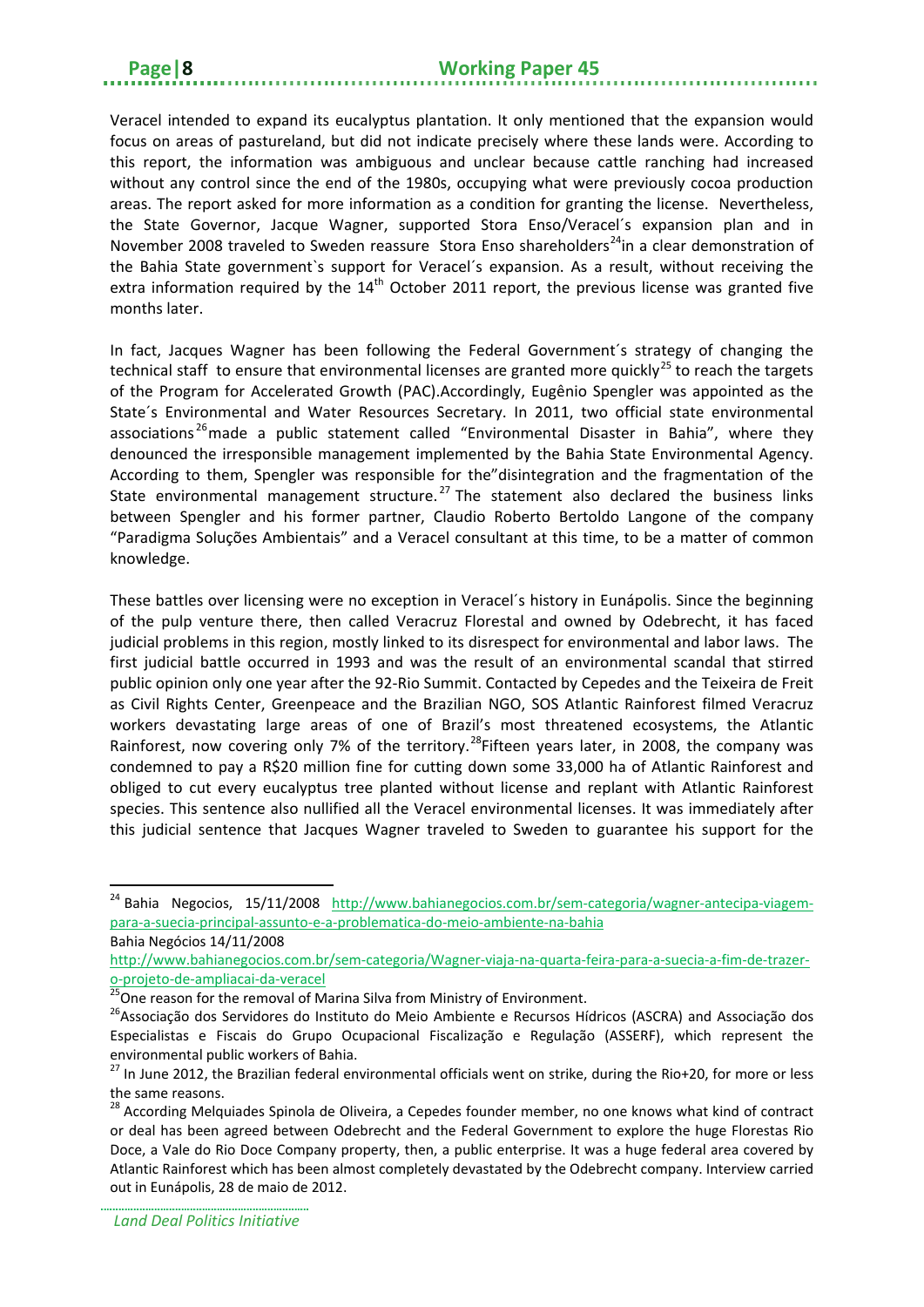extension of the plant. As of 2012, the sentence was paralyzed since Veracel´s appeal was still under examination.

Judicial battles involving the Stora Enso joint-venture have multiplied and they have helped to strengthen Cepedes in its collective action. According to a survey carried out by Markus Kroger, Veracel had almost 900 legal cases against it in the courts as of November 2010.<sup>29</sup>According to Kroger, "Most of the cases, almost 800, are for different types of labor law violation. The remaining cases are criminal and civil suits, including irregular land occupation, money laundering and even political corruption" (Kroger, 2011b: 1).According to the State Prosecutor (from the Eunápolis State Public Prosecutor's Office), João Alves da Silva Neto,<sup>[30](#page-12-1)</sup> Veracel shows signs of "activities typical of organized-crime" and despite its environmentally concerned style of marketing, has a trail of unpaid environmental and judicial debts.

After labor law violation suits, most of the judicial cases involving Veracel are related to irregular environmental licenses in relation to its own plantations and also to farmers who had signed rent contracts permitting Veracel to plant eucalyptus in their land. As of 2012there are around 130 farmers with eucalyptus monoculture on their lands, but some of them also have their own plantations under judicial restraint because they do not have licenses to cut down the trees. According Silva Neto, "all the farmers under contract to Veracel are in an irregular situation".<sup>[31](#page-12-2)</sup> At the time of the agreements between Veracel and these farmers, the Eunápolis major, Jediel Sepúlveda, had make a deal with Veracel and was subsequently criminally prosecuted. In exchange for a municipal tax advance payment, he named a trusted company official, Luis Carlos Scott on, to be municipal environmental secretary and municipal environmental council president. Scott on had granted irregular licenses to areas which were already planted. Now all these licenses for contracted eucalyptus plantations have been cancelled and Scott on was criminally prosecuted.

Corruption cases involving public agents are frequent. In 2009, Silva Neto himself received a visit from Roque Souza, the accountant of the company Multiplus. According to Silva Neto, "He [Roque Souza] stated that his account was used by Veracel to pay R\$130 million as a bribe to Bahia state authorities". Veracel has also paid its contractors through the bank accounts of contracted farmers, such as Sr. Arnold Prado, to hide its connections with these companies. Silva Neto confirmed that all the cases with evidence of "money laundering" were now in the hands of the Federal Public Prosecutor. Since 2007, Veracel is respondent to a lawsuit with the Federal Public Prosecutor for trying to take ownership of lands traditionally occupied by Indians, in collusion with National Indian Foundation (Funai) Officials and a farmer, in Barra Velha, a district of Porto Seguro.

Even the certification which Veracel received from the Forestry Stewardship Council (FSC) is contested by the Eunápolis Justice. The state prosecutor, João da Silva Neto, officially notified the certifier, SGS Qualifor, about the illegal situation of Veracel and the eucalyptus suppliers who had their licenses to plantations canceled. The SGS certifier had begun work in the region in May 2007, but only in July did it became known locally that the certification process was underway. Cepedes visited all the important institutions of the municipalities where Veracel operated, such as the City Hall, the City Council and the Public Prosecutor's Office and discovered that many of them had not even been contacted by SGS and did not know what the FSC certification was or the principals and criteria defended by FSC. During the certification process, the SGS did not accept the proposal for a field visit made by the numerous local organizations which make up the Extreme South Bahia Socio-Environmental Forum. After receiving a detailed letter signed by 347 entities denouncing the

<span id="page-12-0"></span> $^{29}$ http://maattomienliike.files.wordpress.com/2011/04/lawsuitsveracel2011.pdf<br><sup>30</sup> Interview carried out in Eunápolis, 29 May 2012.

<span id="page-12-1"></span>

<span id="page-12-2"></span><sup>&</sup>lt;sup>31</sup> Interview carried out in Eunápolis, 29 May 2012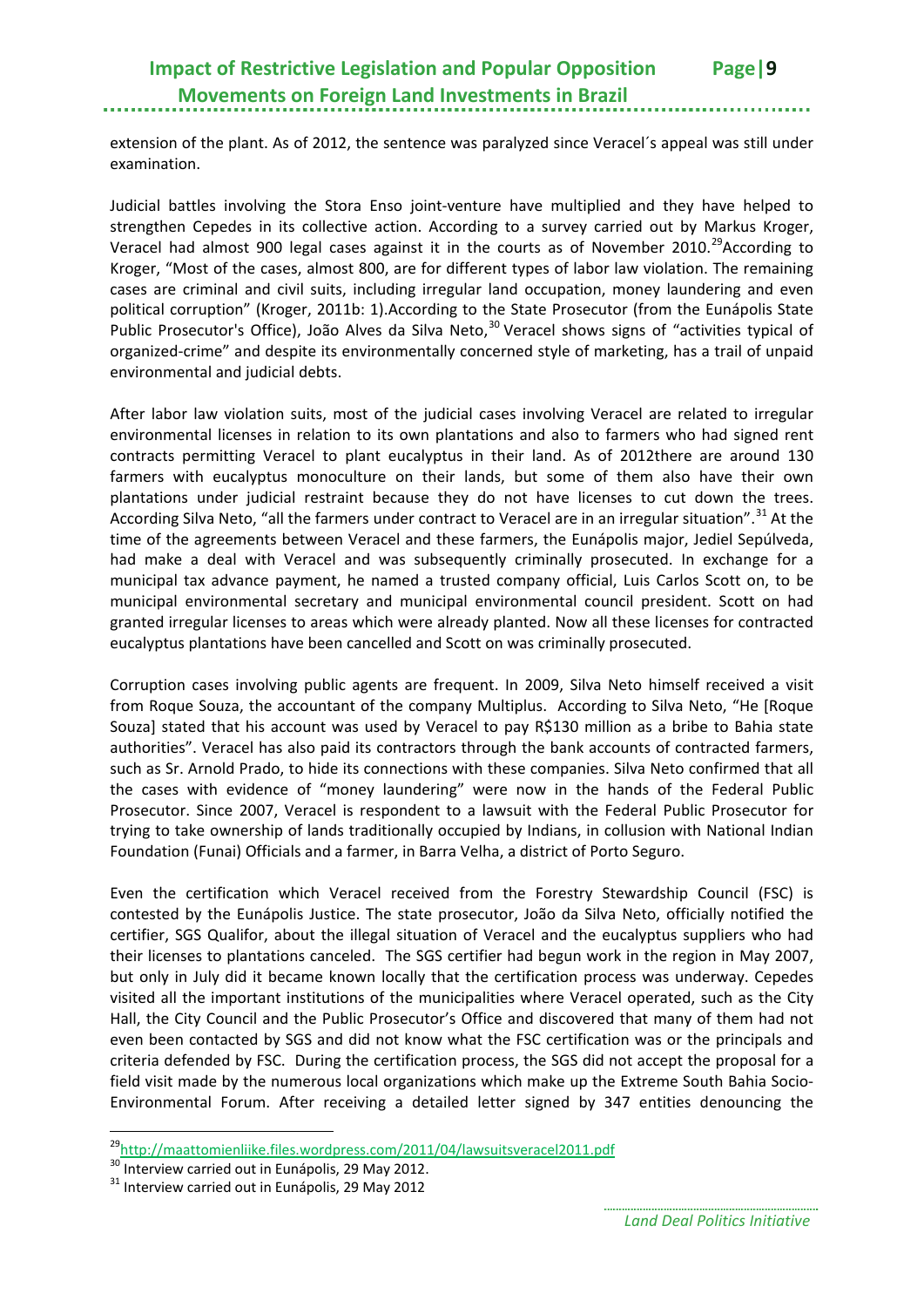impacts, irregularities and illegalities of Veracel`s activities, the FSC announced that it would carry out an audit on the work done by SGS. However, on  $13<sup>th</sup>$  March 2008, just before the FSC visit which was planned for the end of that month, the SGS announced that it had granted the green certificate to Veracel. In the FCS audit, many acts of non-conformity with the Council´s criteria and principles were recognized but Veracel´s green certificate has not been revoked. This decision was internationally criticized, and the battle to suspend the Veracel FSC certification continues. According to Cepedes, SGS Qualifor`s suspension as an FSC certifier has been confirmed.

## <span id="page-13-0"></span>**4 Irregular Lands: A Brazilian Social Injustice Heritage Gift to the Pulp Sector**

Brazil has 850 million hectares and one of the most extreme land concentrations in the world, keeping the Gini Index registering around 0.85in the last 40 years, with some 1% of the land owners accounting for 46% of all the agriculture land.<sup>32</sup>In addition to this land monopoly, the unfair access to common natural resources is aggravated by what Delgado (2010) has identified as a fundamental weakness of land legislation in Brazil. This refers to the relative inability of the Brazilian state to supervise and regulate the land market with respect to the principle of the social function of land ownership. According to the Agrarian Law, all non-productive lands may be expropriated for agrarian reform and the National Rural Registry System (SNCR) calculates that there are some 120 million hectares of unproductive lands in Brazil. Since the end of dictatorship in the eighties and the rise of the land struggle in the country, much research has pointed out that most of the landless settlements were only achieved through the land occupations carried out throughout Brazil by social movements (Carter, 2010). Moreover, the Brazilian State and its 27 Federate Units do not know exactly how much of its territory has been detached from public patrimony through privatization (Wilkinson et al, 2012). Many states, even those most developed, such as Minas Gerais and São Paulo, have a significant portion of their public lands illegally taken over or "griladas" as this process is known.<sup>[33](#page-13-2)</sup> Generally such lands would be illegally grabbed by a farmer through corruption, with the local Land Registry`s permission, very often after small peasants or indigenous communities have been evicted. Delgado shows that, according SNCR, there are 172.95 million ha which are devolved or "devolutos", referring to public lands that are not claimed or regulated by the Brazilian state. The sum of the unproductive areas and the public lands represents 34% of the national territory, which could in principle be allocated for an agrarian reform. A rare survey carried out by an INCRA official focusing on the lands of 21 Southern Bahia municipalities identified 846,291.55 ha of public land. The region as a whole has 3,064,678.75 ha, and so 27.6% of the land in the extreme South of Bahia is public. The biggest landowner in this region, Veracel, must therefore have bought a lot of areas under irregular conditions.

An illustrative example of this kind of deal is provided by the two purchase and sale deeds between the nine heirs of Luciano José Santana and Veracel. They sold the company two untitled lands of 582ha, eight untitled lands with 1,627 ha in total and one, INCRA registered, farm with 1,532 ha, which is declared in the Federal Revenue as having1,713 ha. In the contract, Veracel, ensures its rights in the following manner: "In the case of the Purchaser considering it necessary the Sellers are obliged to supply all the documents for the regularization of the properties, including entitlement and registration with INCRA".

The pervasive irregularities in Brazil´s land tenure system also provide fertile grounds for the struggles for agrarian reform. According to Cepedes, in 2012 there were around 14 landless

<span id="page-13-2"></span><span id="page-13-1"></span><sup>&</sup>lt;sup>32</sup> Se[e http://www.ibge.gov.br/home/presidencia/noticias/indice\\_de\\_gini.shtm,](http://www.ibge.gov.br/home/presidencia/noticias/indice_de_gini.shtm) visited on May 1<sup>st</sup>2013. <sup>33</sup> One of the main MST struggles has been in the Pontal do Paranapanema, in the west of the State of São Paulo, where since the end of the 1950s there was a final judgment decreeing more than 1 million ha in this region as public land. In 2003, there were 52 State São Paulo public land lawsuits in São Paulo State, 14 already judged in first instance and two confirmed in the Court of Justice.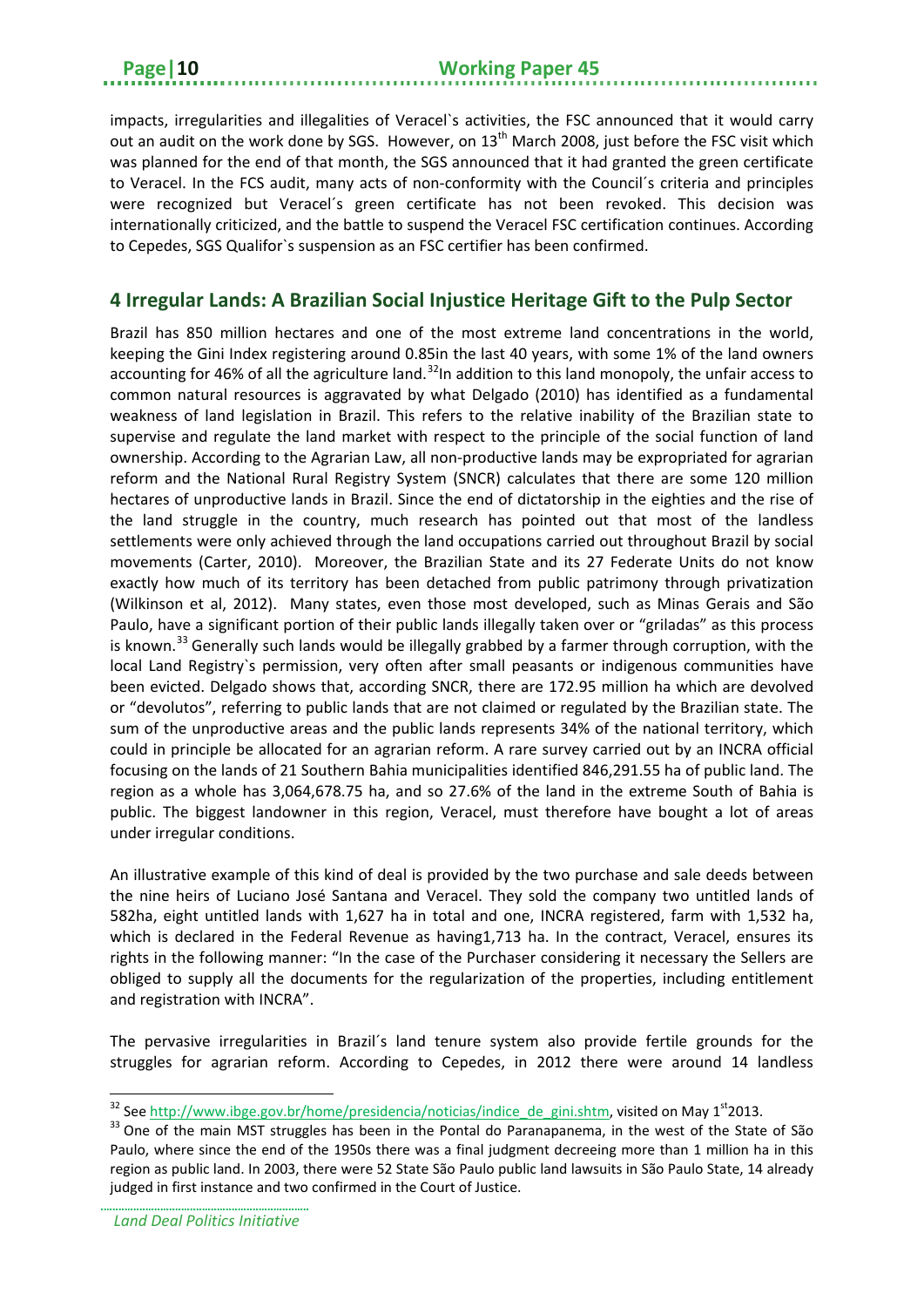encampments in areas of the Veracel company. In five of these cases, Cepedes has no contacts with the organizers and does not even know which "landless flag" has organized them. Eight of them were organized by two MST "brigades" (the name the organization gives to their grassroots coordination) and one of them was organized by the MLT, the "Baixa Verde" Camp. All these Veracel areas are in this southern Bahia region, close to Porto Seguro, where the first Portuguese vessels arrived in 1500.

After the social movements had occupied some of the Veracel lands, it was shown that at least two of the encampments involved large portions of public lands. One of these, called "Fazenda São Caetano" has been occupied since 2008 by MLT. The area sold to Veracel had 1,995 ha, but in the course of the political pressure exerted by the landless movement through the occupation, Bahia state authorities discovered that 1,385 ha were in fact public land. The same situation was discovered in a settlement already consolidated by the MST in Porto Seguro, the "Cerro Azul", where 800of the 2,000 ha were public. The judicial process of land discrimination is sluggish and by 2012 had still not been completed, delaying the development of the settlements in both places. The families still live in black plastic tents with no rights to public credit for the construction of their houses or for production.

According to Kroger (2010), since 2004, the pressure exerted by MST, Via Campesina and smaller landless movements, such as the MLT through protests and land occupations has become "an integral part of the political games involving corporate exploitation of natural resources":

*As the government has been funding large-scale company investment projects, no federal government is willing to utilize money voluntarily for buying sufficient land for the landless or channel technical and production support through state institutions for instigating national agrarian reform. The Brazilian Land Reform Institute (INCRA) is institutionally weak and is not provided enough resources by the government (Wolford, 2010). In this setting, MST has created participatory democratic interaction, providing essential services for the execution of land reform policy (Wolford, 2010). The MST protests and involvement in the political games largely intermediated by the state are essential for assuring that the government liberalizes funds for land purchases(Kröger, 2010; 2011). Thus, from an environmental justice perspective, MST considers their occupations of Veracel lands as legal and justified, as monoculture tree plantations do not fulfill the social purpose requirements. The MST and their allies claim that the titling of sizeable part of these lands is invalid (terra devoluta=state land illegally grabbed in the past by land speculators and sold to Veracel to avoid forthcoming state appropriations), and should not have been acquired. The plantation setting increases land prices, rendering it more expensive for INCRA to buy land.*

Kröger, 2010; Kroger&Nylynd, 2011: 78

Faced with these mobilizations, Veracel proposed a deal with the Bahia State Government, INCRA and the Landless Movement, promising to give away land to all the families who had taken part in land occupations up till July 2011 and to provide technical assistance to the resettlements to be established in the area. A resettlement project had already been drawn up by Esalq/University of São Paulo (USP) researchers. Paulo Kageyama, one of the researchers, is a specialist in the conservation of tropical ecosystems and the restoration of degraded areas and a creator of the "Sustainable Settlements", already implemented in Prado, in the Extreme South of Bahia, in combination with the State Government, the MST and Fibria, the Stora Enso partner in Veracel.<sup>[34](#page-14-0)</sup>

<span id="page-14-0"></span>[<sup>34</sup>http://www.ideiasustentavel.com.br/2012/05/lancamento/](http://www.ideiasustentavel.com.br/2012/05/lancamento/) and

[http://bahia-ja.jusbrasil.com.br/politica/7138883/projeto-de-assentamentos-sustentaveis-ganha-vida-no](http://bahia-ja.jusbrasil.com.br/politica/7138883/projeto-de-assentamentos-sustentaveis-ganha-vida-no-extremo-sul/relacionadas)[extremo-sul/relacionadas](http://bahia-ja.jusbrasil.com.br/politica/7138883/projeto-de-assentamentos-sustentaveis-ganha-vida-no-extremo-sul/relacionadas)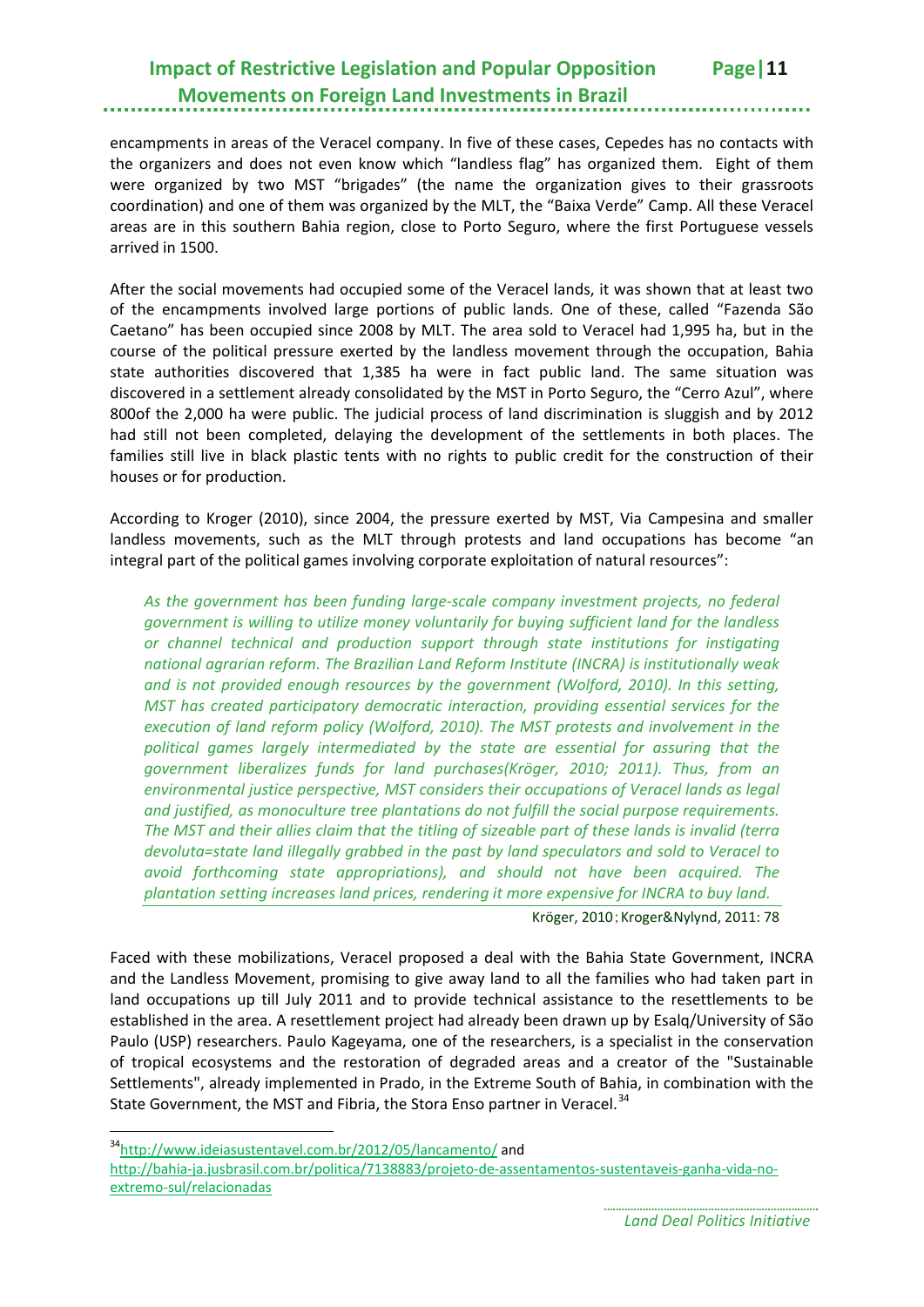Melquiades Spinola de Oliveira, a Cepedes founder member, is fearful of the Veracel landless settlements project:

*The goal for these companies is to expand their business and for that they need to obtain certification, which depends on the fulfillment of social and environmental criteria. On social questions Veracel has always been very bad. They have always used money for social and environmental initiatives as a form of marketing. I am afraid that companies like Veracel will use the landless workers simply to improve their image for the certifiers, with the goal of getting the green seal.[35](#page-15-0)*

On May 30<sup>th</sup>, 2012, the gas station "Pau Brasil", at the entrance of Itabela, a small southern town of Bahia, was chosen as the meeting place for the proposed deal between the social movements and Veracel. On one side, was Jerônimo Christo, a Veracel forest engineer, for whom this was "a historical day". On the other, were two MST coordinators, Luciano Fernandes Pereira and Joelma Ambrosini. With the help of a map, Christo and Joelma went from the gas station to check the perimeter and the size in hectares of five of the eight MST landless camps that were occupying Veracel land. The day before, the Veracel staff had done the same with Edcarlos da Silva, 33, or "Preto", the MST coordinator of three other MST camps organized in the year before.

| The MST Encampments on Land Claimed by Veracel |                  |                         |        |    |
|------------------------------------------------|------------------|-------------------------|--------|----|
| Name <sup>36</sup>                             | Date of creation | Approximate<br>families | number | οf |
| Gildasio Sales Camp                            | 4/12/2008        | 120                     |        |    |
| 25 anos Camp                                   | 28/02/2011       | 350                     |        |    |
| Irmã Dorothy Camp                              | 28/02/2011       | 135                     |        |    |
| Margarida Alves Camp                           | 03/04/2011       | 460                     |        |    |
| Adão Pretto Camp                               | 20/04/2011       | 80                      |        |    |
| Nazareth Camp                                  | 14/03/2011       | 120                     |        |    |
| Estrela Camp                                   | 6/08/2009        | 80                      |        |    |
| Irmã Dulce                                     | 16/04/2011       | 100                     |        |    |

In the opinion of the MST, INCRA cannot buy or expropriate land in the region because of the higher prices, a consequence of the land purchases already carried out by the pulp/forestry ventures. According to one of the MST regional coordinators, Edcarlos da Silva, "Preto", Veracel should provide "social compensation to the municipalities where they have eucalyptus plantations, since so far in this region, they have done little or nothing. The MST has demonstrated to Veracel that they need to organize the rural families who have been expelled and help to bring them back".<sup>[37](#page-15-2)</sup>

In all the four landless families' camps visited it was possible to see plantations, mainly of manioc but also of corn. The MST coordinators say that the landless workers also plant banana, passion fruit, beans, watermelon, pumpkin, okra, maxixe, cabbage, onion and a range of horticultural products. Each family has the right to plant a small portion of the camp area for subsistence and for sale to the

**<sup>.</sup>** 

<span id="page-15-1"></span><span id="page-15-0"></span> $35$  Interview carried out in Eunápolis, 28 May 2012.<br><sup>36</sup> Each MST camp decides the name it will be known by. The activists and MST leaders often honor someone dead who has been important in the agrarian land struggle. Among these, there are a local MST activist Gildasio Salles, a Federal Deputy very close to MST, Adão Pretto, and two martyrs of the struggle for land Irmã Dorothy and Margarida Alves. Irma Dulce, the most popular of all, known as the "good angel of Bahia", was born in Salvador, where she was involved in many charity and social works and even defended workers **ri**ghts from the catholic point of view. She was beatified by Catholic Church in 2011. The "25 Year Camp" honor the 25 years of MST organization in Bahia.

<span id="page-15-2"></span><sup>37</sup> Interview carried out in the 25th Years Camp, Eunápolis, 29<sup>th</sup>May 2012.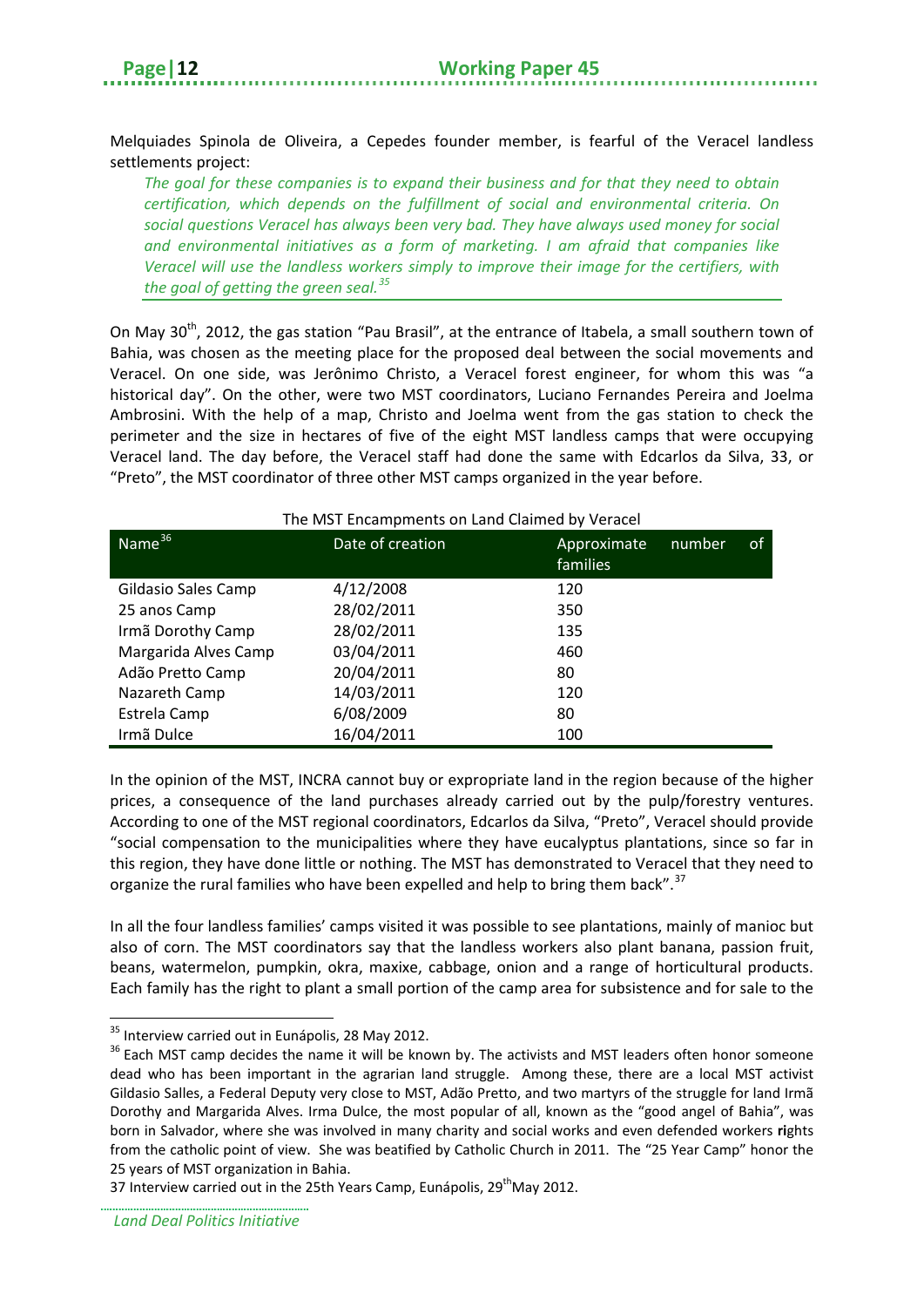local markets. According to the interviews carried out, most of the families living there had moved to urban areas only a short time ago. Olinto José da Silva, camped in the huge Margarida Alves Camp, was the founder of Itabela Rural Workers Union in 1989. However, before coming to this camp he was a seller for an illegal but quite popular Brazilian lottery game controlled by local mafias. The son of a small farmer who had to sell his land, Silva has worked all his life for other farmers, but recently was not able to find a job in the countryside. As a father of 18 children, he used to work by day, without any labor rights, as do probably most of the landless workers in this region. Nevertheless, life got worse after Veracel`s entrance into the region, because the old landowners sold their land and the Veracel plantations do not need so many workers.

When the cellulose companies were receiving financial incentives to establish themselves in the region in the early nineties, papaya was "the mainspring of the local economy" and, without any financial help from the State was responsible for 1.5 jobs per ha.<sup>[38](#page-16-0)</sup>By contrast, in 1992, Bahia Sul Celulose, then owned by the Suzano and Votorantin Groups, had received US\$1.362 billion and controlled 127 thousand ha where only 1 worker was needed for every 37 ha.<sup>39</sup>According to a recent NGO study, the figure is still the same in 2012: Veracel Celulose created only one direct job per 37 ha, even when the number of pulp mill workers is included. Today, coffee is the other cash crop in the region and is able to create 1 direct job for every ha.<sup>[40](#page-16-2)</sup>

Much of the economic modernization in the region has been the result of the BR-101 Federal road construction beginning in the seventies. The first to arrive, according to Ivonete, the Cepedes coordinator, were the "capixabas" loggers, from the southern neighboring state, Espírito Santo, who used to cut only the large trees, more valuable for wood. After these came the cattle farmers, indiscriminately cutting down the Atlantic Rainforest in their areas. Since this was not intensive production, the farmers would leave some of the native vegetation, but with the crisis of cocoa, the traditional product in the region, the cattle areas, and consequently forest devastation, expanded significantly without any state regulation. In the nineties, at the same time as the arrival of the pulp sector, another type of development, also connected with the BR-101 Road, initiated a profound transformation of southern Bahia–the discovery of Porto Seguro as a tourist destination. Population growth has increased sharply. From 1980 to 1996, the southern Bahia population increased from 456,463 to 602,903, most of which occurred when Veracel and other pulp companies were beginning to become established in the region. According to Raykil (2005), the Eunápolis municipality lost 7,000 rural families from 1996 to 2000. By contrast, the Eunápolis urban population increased by 75,759 habitants, with 88.1% of the municipality concentrated in the urban area in 1996 and increasing to 91,085 thousand habitants in 2004, with 94.1% of the population concentrated in urban areas.<sup>[41](#page-16-3)</sup>

The impact of a pulp plantation takes a certain amount of time to work its way through, but it is quite evident in the changed landscape and in the decrease of population in the areas where they are implanted. According to research carried out by Veracel and disclosed by the World Rainforest Movement, most of the 800 people on one Veracel property had to leave their houses, thereby also losing their livelihoods. In Santa Cruz de Cabralia, of the 193 workers and employees on a property

<span id="page-16-0"></span><sup>&</sup>lt;sup>38</sup>"Mamão é mola mestra da economia local". Folha de Santa Cruz, fevereiro de 1993 and Euclides Sena newspaper column, published in the Jornal do Sol, nº 21, 1 a 15/05/93, where the journalist reports the Seminar: "Eucalyptus-Pulp: development for whom?", organized by 67 southern Bahia entities.<br> $39$ Ibid.

<span id="page-16-2"></span><span id="page-16-1"></span><sup>&</sup>lt;sup>40</sup> Overbeek, Winfridus; Kröger, Markus; Gerber, Julien-François. An overview of industrial tree plantations in the global South: Conflicts, trends and resistance struggles. July11th 2012. Ejolt – Environmental Justice Organization Liabilities and Trade. Mapping Environmental Justice. [http://www.ejolt.org/2012/06/an](http://www.ejolt.org/2012/06/an-overview-of-industrial-tree-plantations-in-the-global-south-conflicts-trends-and-resistance-struggles/)[overview-of-industrial-tree-plantations-in-the-global-south-conflicts-trends-and-resistance-struggles/](http://www.ejolt.org/2012/06/an-overview-of-industrial-tree-plantations-in-the-global-south-conflicts-trends-and-resistance-struggles/) [41http://www.cepedes.org.br](http://www.cepedes.org.br/) e Cf. SEP, 1998.

<span id="page-16-3"></span>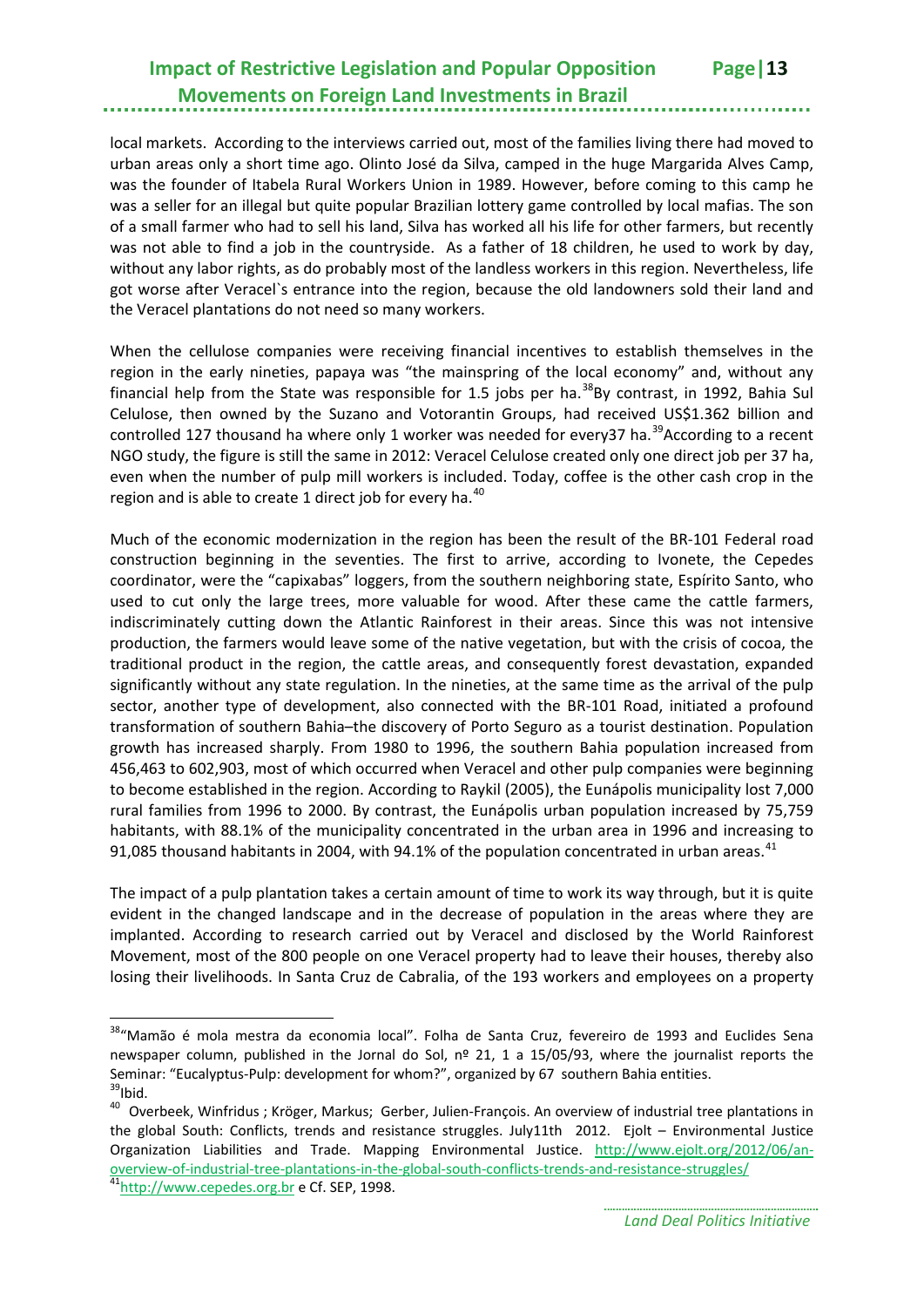bought by Veracel, only 56 are left. In this same area there were 240 residents, but in 2012 only 14were left. In Porto Seguro, the number of workers/employees on Veracel lands had decreased from 88 to 2, and the number of residents fell from 138 to 9.<sup>[42](#page-17-0)</sup>

From the MST's point of view, the agreement with Veracel was not the result of the company recognizing its responsibility for the rural exodus which has occurred over the last period. "There's no doubt that we've got that deal because of the landless families, the MST and other landless movements' capacity to organize the families to confront them", said Preto, "This agreement is a result of the rural land movements' ability to mobilize families to occupy land in this region".<sup>[43](#page-17-1)</sup>He believes that Veracel will make a deal with the State, so the lands that they will surrender to the landless movement will serve to acquit the fines which the company has never paid to Federal and Regional Justices.

The MLT coordinator, Juenildo Oliveira Farias, "Zuza", is quite skeptical about the Veracel proposal and its offer to support the landless settlements. "It's another Bahia State Government and Veracel smokescreen to cheat the social movements". He would like to believe that he was wrong, but after three rounds of negotiations, according him, "they haven't made any objective proposal to us". He explains that Veracel had said only that it would not bring a lawsuit to evict the families who have occupied lands since June 2009. "This is not the same as saying that they will surrender the land".<sup>[44](#page-17-2)</sup> And in the case of their camp, the "Baixa Verde", the agreement does not have any consequences since 1,333 of the 1,943 ha of the old "Fazenda São Caetano" have been administratively recognized as "devolutas", or public Bahia state lands, since 2009. The company cannot evict them, because the MLT also won civil possession of the land in 2010 in the second judicial instance. So, as Zuza notes, "they can't bother us".<sup>[45](#page-17-3)</sup> However, instead of legalizing the MLT camp situation and beginning the project of construction and support for the settlements in line with the Esalq/USP consultancy, the Bahia government has not come forward with any concrete proposal for the MLT camp, the only landless camp which is organized on a recognized piece of public land and it's still formally a Veracel property. The MLT is still waiting for a final court judgment which will allow the land to be demarcated and only then can the State hand over the land to the families.

Rather than seeing the light at the end of the tunnel, the MLT landless families began to confront another problem after their victory in the Court of Justice, in Salvador. The Rural Workers Federation (Fetag) brought families to occupy the farm where then MLT families were already installed which has led to serious conflicts involving the theft of crops and death threats. To guarantee their rights to the land, Zuza has reported every incident to the police. In a public hearing, done on  $13<sup>th</sup>$  November 2012, with the presence of INCRA Agrarian Hearing, Bahia military police and Bahia State officials and MLT, one of the Fetag leaders said that Veracel had offered that land to them and they accepted. Although no concrete measures were taken up by the police to investigate the conflicts, it seems that the MLT Camp has the support of the community of Ponto Maneca, one of the last remaining Eunapolis rural villages, which is close to them. On the day of the field visit, a group of MLT landless workers was harvesting cassava for delivery to a small farmer cassava mill of the community, owned by Maria D'Ajuda Jesus Santos and her husband Cielio Paiva. She confirms: "The Fetag came here just to mess things up. The people under the Fetag flag only destroy and uproot eucalyptus, they don't plant". [46](#page-17-4)

<span id="page-17-0"></span><sup>&</sup>lt;sup>42</sup>World Rainforest Movement. Promessas de emprego e destruição do trabalho: o caso Aracruz Celulose no Brasil, Uruguai, 2005.<http://www.wrm.org.uy/paises/Brasil/fase.pdf><br>
<sup>43</sup> Interview carried out in the 25<sup>th</sup> Years Camp, Eunápolis, 29<sup>th</sup> May 2012.<br>
<sup>44</sup> Interview carried out in Baixa Verde Camp, Eunápolis, 30<sup>th</sup> May

<span id="page-17-1"></span>

<span id="page-17-2"></span>

<span id="page-17-4"></span><span id="page-17-3"></span>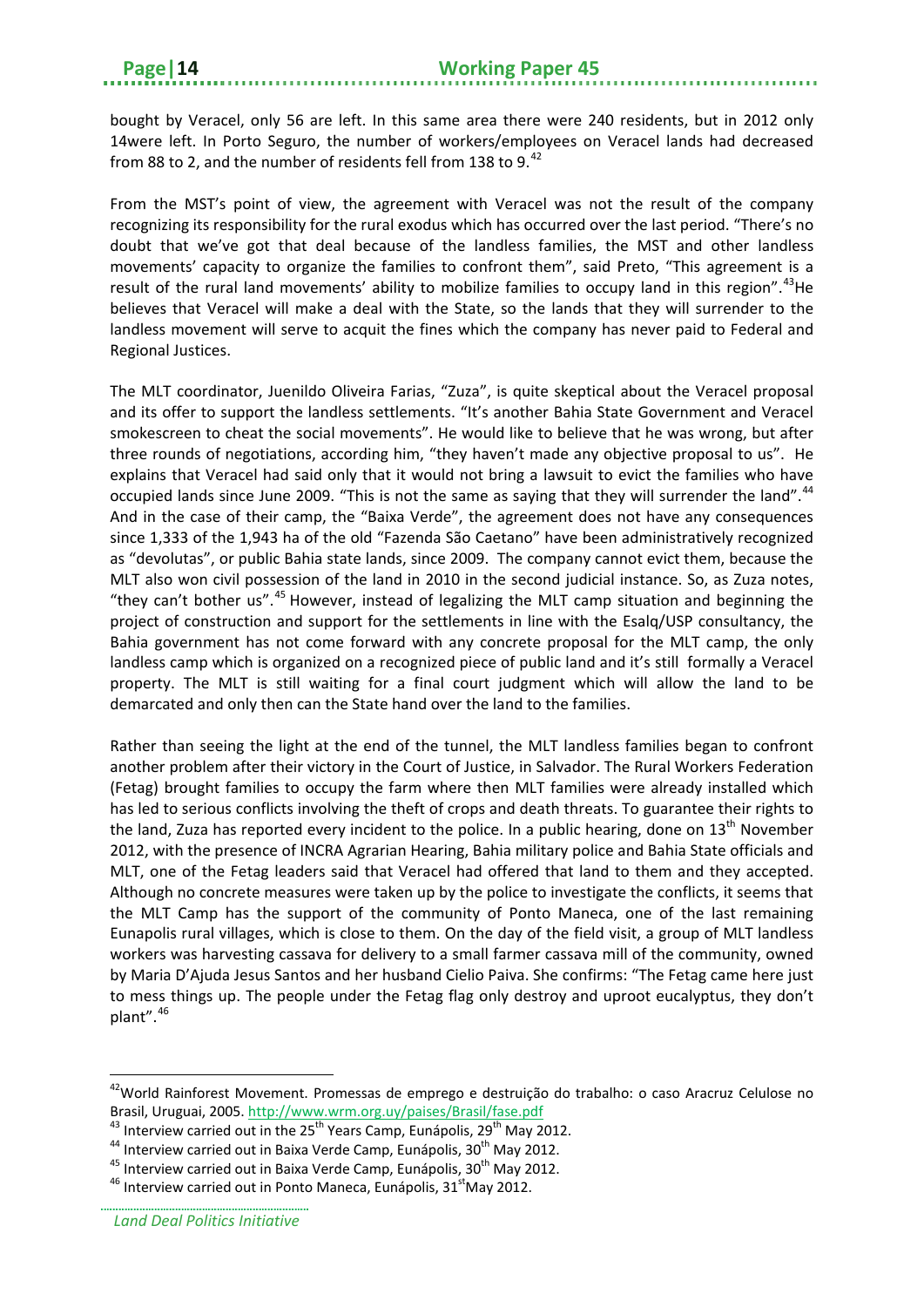In fact, some of the 85 families who are members of the MLT camp are from Ponto Maneca. The village was formed in 1960, when the state government settled 180 small land squatters. "There was a movement here", explained Adiel Angelo Pereira, 55, one of the 11 Maneca offspring, the land squatter who gave the name to the community. Pereira has raised his three children in his father's land, but is now trying to get his own plot. He and two other brothers are members of the MLT Baixa Verde camp, which is on the top of a hill surrounded by a eucalyptus plantation. Living with Pereira was his small grandchild, the fourth generation of "the Manecas" once more in the struggle for a "dream land". Another landless member of this camp, Ciro Souza da Silva, 42 years old and married with three children, was born in Fazenda São Caetano. He is the son of a rural worker who worked for more than 44 years for Aroldo Lima, the farmer, who sold the land, part of it public, to Veracel.

Nowadays only 40 families of the original "Ponto Maneca colony" are left. The rest sold their land to the agribusiness. The community, which has 23 "farinheiras", cassava mills, even a communitarian one, has been seriously affected by the eucalyptus plantation. Some have had to sell their land, like A.V.S, who sold the land where he worked with his 8 brothers, because their small property of 29 ha had been surrounded by the eucalyptus plantation.<sup>[47](#page-18-0)</sup>

Maria D'Ajuda Jesus Santos, who owns a manioc mill which produces 50 bags of flour (50kg each) a day took an active part in the community resistance to the expansion of the eucalyptus plantation in Ponto Maneca. In 2008, the very same area where she and her husband Cielio Paiva today rent around 20 ha to plant manioc was sold to Veracel, provoking concern in the community over their future. The rural community association went to seek aid from Cepedes. They asked Ivonete to help them to prevent more eucalyptus plantations there and she said: "We can help you, buts it's only you who have the power to prevent it".<sup>[48](#page-18-1)</sup> They gathered support from the Eunapolis Council, other associations and even the Bank of Brasil, and in one meeting, remembers Ivonete, the oldest women of the community, Maria Senhora, warned Veracel representatives: "If you plant eucalyptus during the day, we will pluck up in the night, if you plant it during the night, we will pluck up in the day". <sup>[49](#page-18-2)</sup>

According to Ivonete, women were the leaders of the movement. Maria D'Ajuda owns a rural property and a manioc mill which provides work for 7 members of her family (she, her husband, three of his four children and two sons-in-law), and a further 10 fixed workers in the cassava mill, in addition to the seasonal workers on the plantations. She explained that she mobilized because she blamed Veracel plantations for all the bad changes in Ponto Maneca. According to her, the eucalyptus plantations have affected cassava production because the lands have been diminished. "We lost space to work, because the small farmers sold their land and left for the town. On the land sold there is no longer any manioc, only eucalyptus".  $50$ 

Together with the decrease in the population of the rural communities, a climate of violence has emerged. Before, she remembers, they could sleep with the house door open. Now, almost everybody in the Ponto Maneca community has been robbed. Maria D'Ajuda's family was assaulted in her own house in 2008, and the bandits even stole a truck filled with manioc from one of her neighbors early in the morning. Confronted by these negative effects of the Veracel presence in the region, the community united and did not allow the company to plant more eucalyptus and even

<span id="page-18-0"></span><sup>&</sup>lt;sup>47</sup>Souza, Ivonete Gonçalves, Overbeek, Winfridus. Violações socioambientais promovidas pela Veracel Celulose, propriedade da Stora Enso e Aracruz Celulose: uma história de ilegalidade, descaso e ganância. São Paulo: Expressão Popular, 2008.<br><sup>48</sup> Inverview carried out in Eunápolis, 31<sup>st</sup>May 2012.

<span id="page-18-3"></span><span id="page-18-2"></span><span id="page-18-1"></span><sup>&</sup>lt;sup>49</sup> Interview carried out in Eunápolis, 31<sup>st</sup>May 2012.<br><sup>50</sup> Interview carried out in Ponto Maneca, Eunápolis, 31<sup>st</sup>May 2012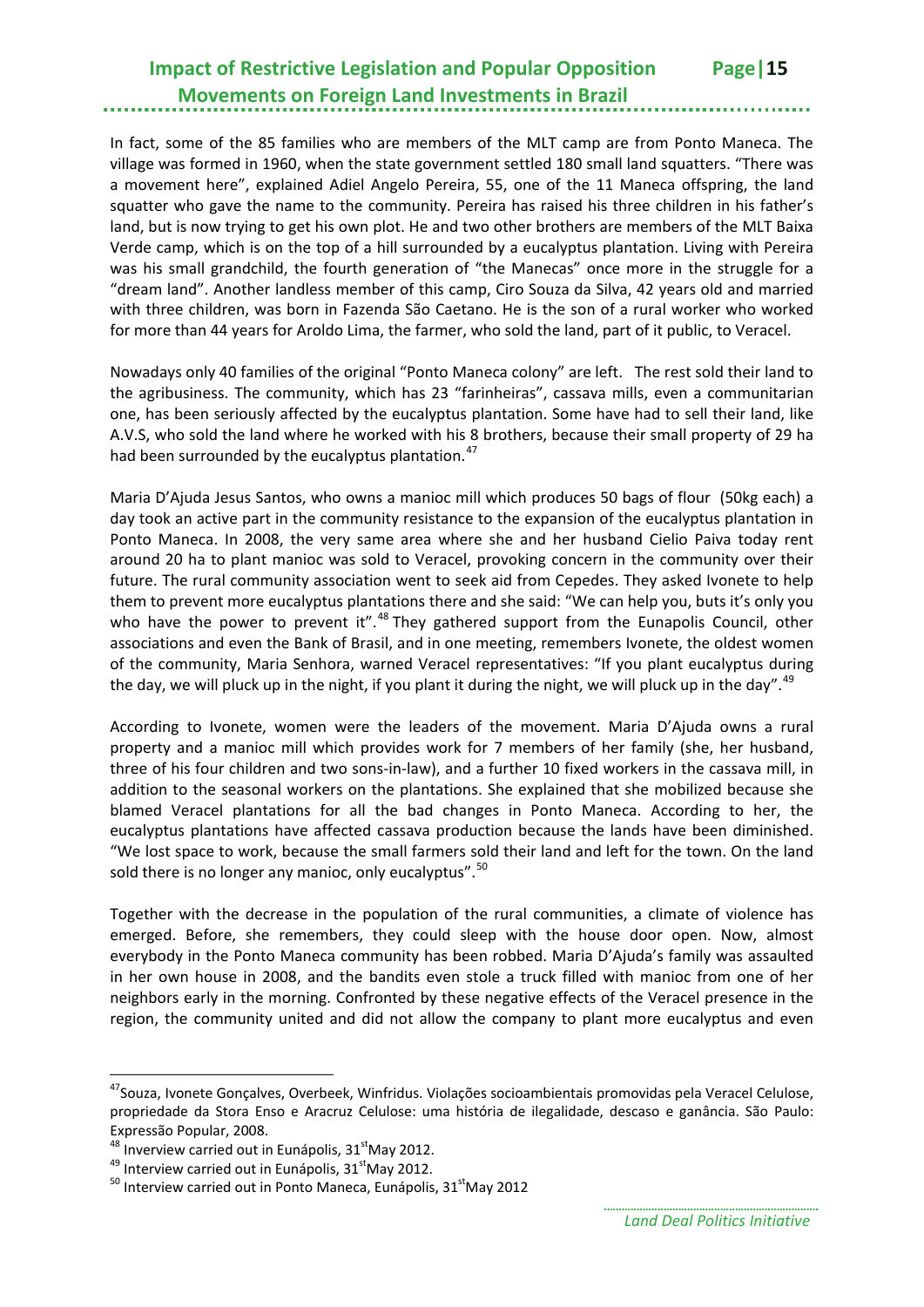obliged it to sell the land. "From then on we realized that we have this right. If we knew before, they wouldn't have planted all those eucalyptus here", said Maria D Ajuda.<sup>[51](#page-19-1)</sup>

The Ponto Maneca example has inspired other communities to resist, like Colonia, which came to Ponto Maneca and Cepedes asking for support. Cepedes helped them to look for support from the Eunápolis City Council, the State Public Prosecutor and they succeeded in halting the eucalyptus plantation in the "Fazenda Japonesa",an area which was already prepared for planting. In União Bahiana, a district of Itagimirin, Veracel has recently been obliged to leave some land to a community cassava plantation and has had to help the municipality administrator to construct a manioc mill.

D'Ajuda explains where the willingness to fight against more eucalyptus plantation comes from: I left the town to raise my children in the countryside. I've succeeded. I raised my four children. I've married my daughters to good working men. My smaller son is 24 and thank god has never gotten involved with drugs. I want to leave a good place for my grandchildren. If we don't do this kind of movement they won't get it. They will go to the city too, become drug dealers, prostitutes, this kind of thing. [52](#page-19-2)

## <span id="page-19-0"></span>**5 Conclusion**

The large-scale monoculture agribusiness model is perhaps nowhere more clearly represented than in the eucalyptus plantations of the pulp and paper industry. Huge areas of contiguous plantations with very low demand for labor per hectare dramatically transform the rural landscape. Stora Enso is a particularly aggressive example of the transnationals, who along with leading Brazilian firms, dominate this sector. It mobilizes and pressurizes all branches of Government – federal, state and municipal – and suborns or intimidates local communities and other actors who stand in their way. It was even able to acquire green credentials within the global certification system. In addition to confronting such firms, social movements and community mobilizations must also confront the violent repression of the "forces of order" who don´t hesitate to attack women and children.

Nevertheless, our analysis of resistance to Stora Enso´s investment strategies both in the States of Rio Grande do Sul and Bahia has identified motives for cautious optimism. Civil society organizations in Brazil now have a long history of agrarian and environmental activism and have established roots in local communities. Rural social movements have also accumulated experiences and competencies which allow them to counter the strategies of these firms and their allies at different levels of government and define the public agenda of debate.

Most important, perhaps, is a further conclusion which we can draw from the above narrative – the State in democratic societies is no monolith. Different segments of the State apparatus internalize different and opposing programs emerging from civil society, and consequently social movements and local resistance can find allies within the State even when, as in the case of both these examples, State governors fully identified with the firms investment plans. At the level of the Federal Government, openings can also be exploited since measures taken for strategic reasons of national interest may not coincide with sectoral interests, however powerful they may seem to be. Although in its planning priorities the Federal Government has encouraged the expansion of the pulp and paper industry land investments, its broader concern with foreign land investments has led it to curtail the scale of foreign investments to a level which in the case of the pulp and paper industry plantation model threatens its expansion strategies.

**<sup>.</sup>** 

<span id="page-19-2"></span><span id="page-19-1"></span><sup>&</sup>lt;sup>51</sup> Interview carried out in Ponto Maneca, Eunápolis, 31<sup>st</sup>May 2012.<br><sup>52</sup> Interview carried out in Ponto Maneca, Eunápolis, 31<sup>st</sup>May 2012.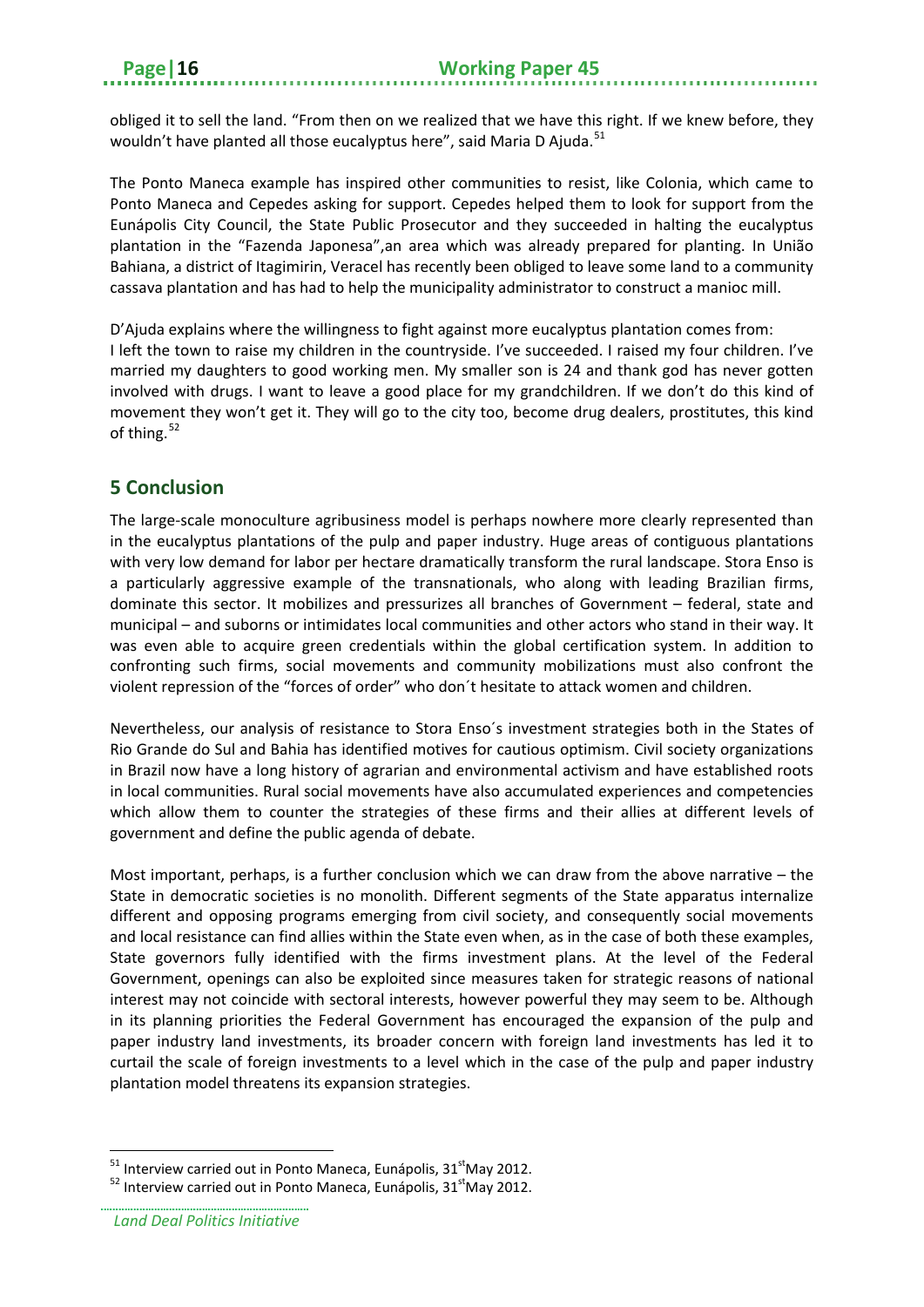In spite of their unquestioned power, transnationals such as Stora Enso can still be the object of effective resistance to the extent that the accumulated experience of social movements and civil society organizations is able to identify fractures and different interests and objectives within the State apparatus and mobilize these in favor of the local communities under threat.

## <span id="page-20-0"></span>**Bibliography**

- 1. Binkowski, P. 2009. Conflitos ambientais e significados sociais em torno da expansão da silvicultura de eucalipto na "Metade Sul" do Rio Grande do Sul, 212 f. Dissertação (mestrado), Programa de Pós-graduação em Desenvolvimento Rural da Universidade Federal do Rio Grande do Sul (UFRGS). Porto Alegre.
- 2. Carter, M. 2010 (org.) Combatendo a Desigualdade Social: o MST e a Reforma Agrária no Brasil. São Paulo: NEAD/Editora Unesp.
- 3. Delgado, G. 2010*. A questão agrária e o agronegócio no Brasil.* In Carter, M. (org.) Combatendo a Desigualdade Social: o MST e a Reforma Agrária no Brasil. São Paulo: NEAD/Editora Unesp pp.81-112.
- 4. Kroger, M. 2010.*The politics of pulp investment and the Brazilian Landless Movement (MST). Doctoral dissertation.* Acta Politica 39, Department of Political and Economic Studies, University of Helsinki.
- 5. Kroger, M. 2011 a, Promotion of contentious agency as a rewarding movement strategy: evidencefrom the MST-paper industry conflicts in Brazil. *Journal of Peasant Studies* 38: 435-458.
- 6. Kroger, M. 2011 b.Veracel faceslegal battles and risks profitability: logging bans threaten the supply of eucalyptus in the pulp mill; lawsuits mount to a closure risk,  $5<sup>th</sup>$  March. [http://maattomienliike.files.wordpress.com/2011/04/lawsuitsveracel2011.pdf.](http://maattomienliike.files.wordpress.com/2011/04/lawsuitsveracel2011.pdf)
- 7. Kroger, M., Nylund J-P. 2012. The conflict over Veracel pupwood plantations in Brazil Application of Ethical Analysis.*Forest Policy and Economics*, 14(1): 74-82.
- 8. Raykil, C. 2005.Relatório de pesquisa diagnóstica da situação socioeconômica do entorno da fábrica de celuloso na microregião de Eunápolis. CEPEDES, Eunápolis.
- 9. Souza, I. G. 2008. Overbeek, W..Violações socioambientais promovidas pela Veracel Celulose, propriedade da Stora Enso e Aracruz Celulose: uma história de ilegalidade, descaso e ganância. São Paulo: Expressão Popular.
- 10. Wilkinson, J. Reydon, B., & A. Sabbato. 2012. Concentration and foreign ownership of land in Brazil in the context of global land grabbing.*Canadian Journal of Development Studies*, 33 (4).